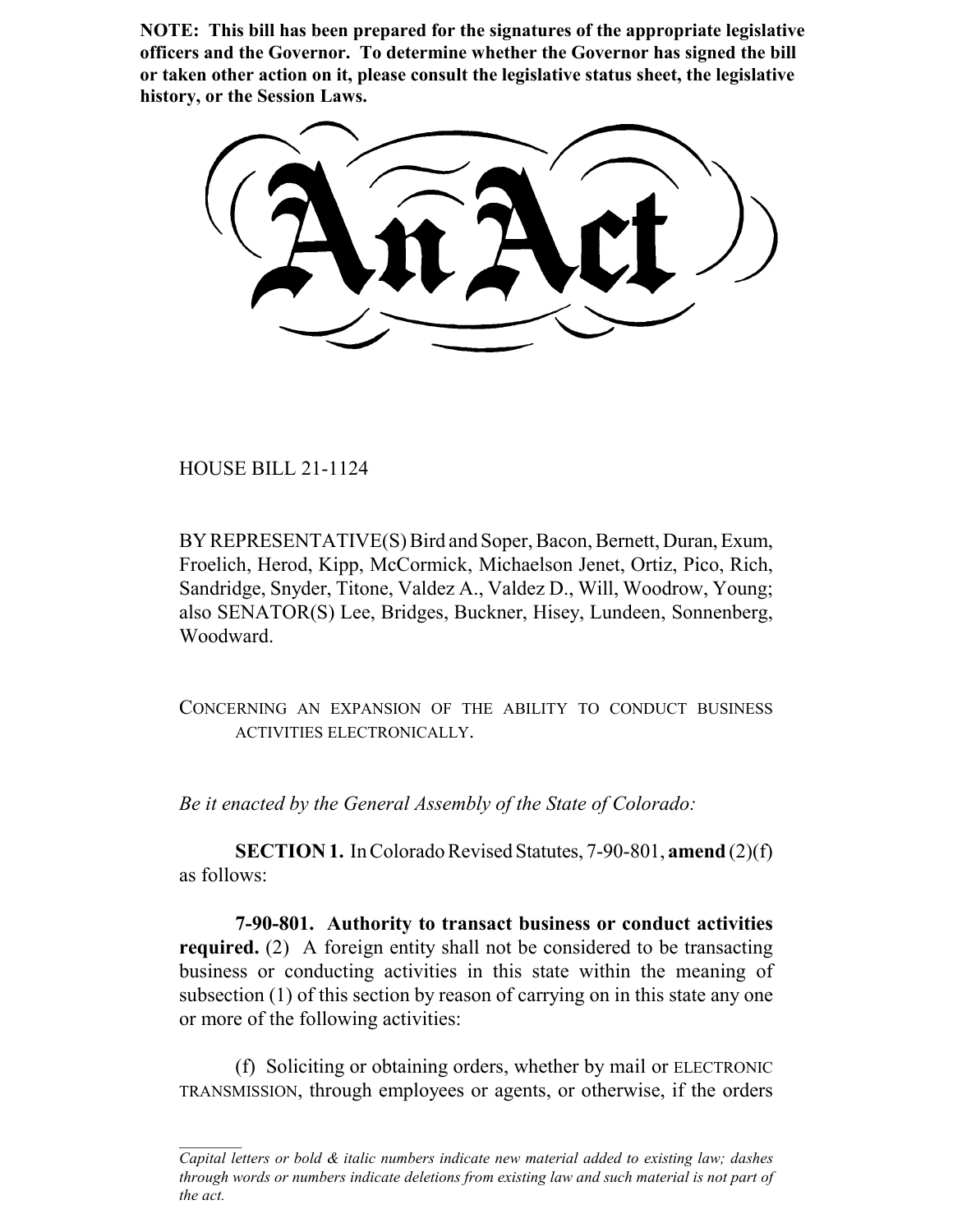require acceptance outside this state before they become contracts;

**SECTION 2.** In Colorado Revised Statutes, 7-90-102, **amend** (1), (10.5), (19.7), (60.5), and (66); and **add** (10.7), (19.6), (19.8), and (19.9) as follows:

**7-90-102. Definitions.** As used in this title 7, except as otherwise defined for the purpose of any section, subpart, part, or article of this title 7, or unless the context otherwise requires:

(1) "Address" means a mailing address,  $\sigma$ r a street address, OR AN ADDRESS FOR DELIVERY OF AN ELECTRONIC TRANSMISSION.

 $(10.5)$  (a) EXCEPT AS SPECIFIED IN SUBSECTION  $(10.5)$ (b) OF THIS SECTION, "deliver" OR "DELIVERY" includes:

(I) Mail; except that

(II) HAND DELIVERY BY COURIER OR OTHERWISE; AND

(III) ELECTRONIC TRANSMISSION. UNLESS OTHERWISE AGREED BETWEEN THE SENDER AND RECIPIENT, AN ELECTRONIC TRANSMISSION SHALL BE DEEMED DELIVERED TO A PERSON FOR PURPOSES OF THIS TITLE 7 AND FOR THE PURPOSES OF THE CONSTITUENT DOCUMENTS OF ANY ENTITY WHEN THE ELECTRONIC TRANSMISSION ENTERS AN INFORMATION PROCESSING SYSTEM THAT THE PERSON HAS DESIGNATED FOR THE PURPOSE OF RECEIVING ELECTRONIC TRANSMISSIONS OF THE TYPE DELIVERED IF THE ELECTRONIC TRANSMISSION IS IN A FORM CAPABLE OF BEING PROCESSED BY THAT SYSTEM AND THE PERSON IS ABLE TO RETRIEVE THE ELECTRONIC TRANSMISSION. WHETHER A PERSON HAS SO DESIGNATED AN INFORMATION PROCESSING SYSTEM IS DETERMINED BY THE CONSTITUENT DOCUMENTS OR FROM THE CONTEXT AND SURROUNDING CIRCUMSTANCES, INCLUDING THE PARTIES' CONDUCT. AN ELECTRONIC TRANSMISSION IS DELIVERED UNDER THIS SUBSECTION (10.5)(a)(III) EVEN IF NO PERSON IS AWARE OF ITS RECEIPT. RECEIPT OF AN ELECTRONIC ACKNOWLEDGMENT FROM AN INFORMATION PROCESSING SYSTEM ESTABLISHES THAT AN ELECTRONIC TRANSMISSION WAS RECEIVED BUT DOES NOT, BY ITSELF, ESTABLISH THAT THE CONTENT SENT CORRESPONDS TO THE CONTENT RECEIVED.

(b) Delivery to the secretary of state means actual receipt by the

PAGE 2-HOUSE BILL 21-1124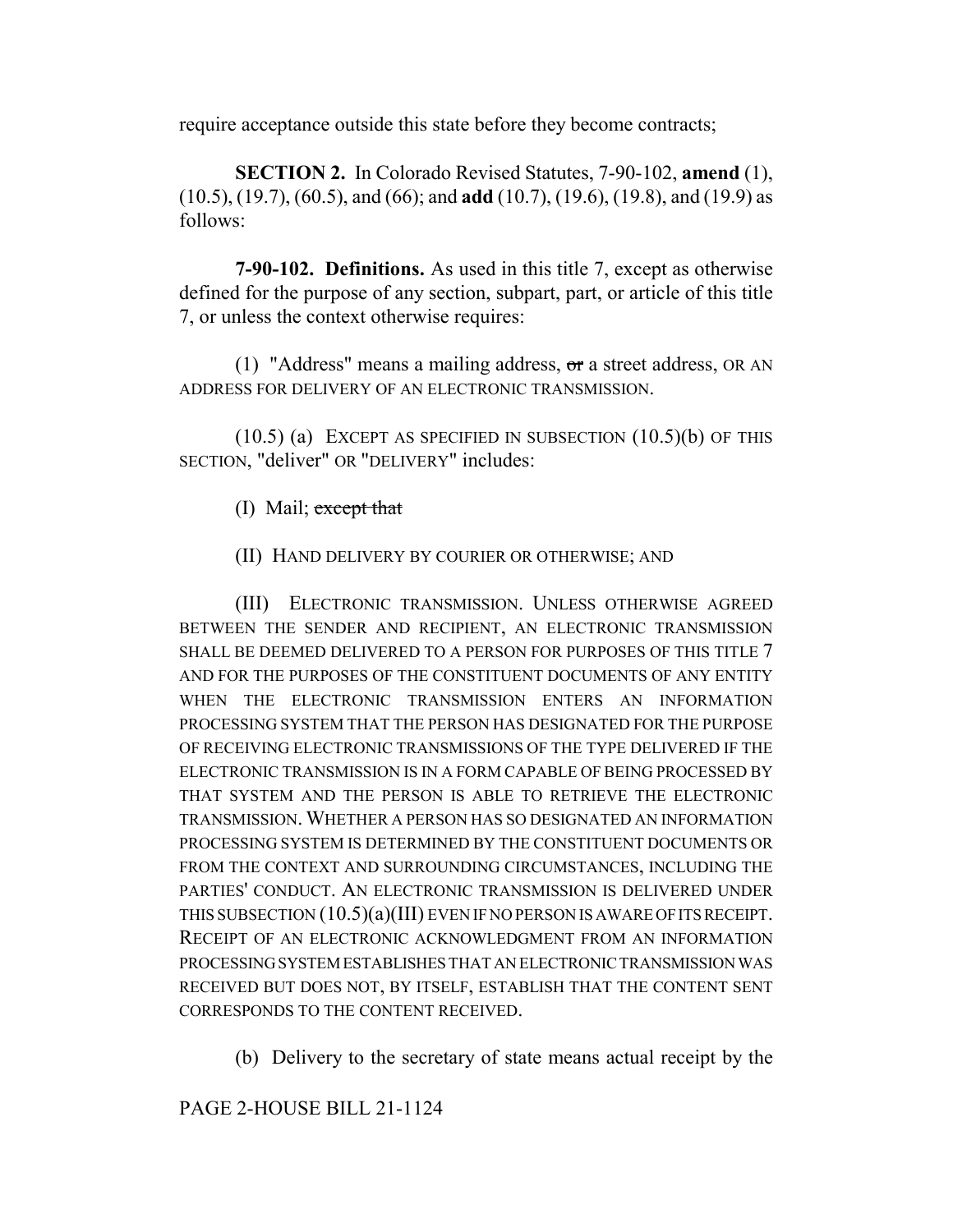secretary of state. "Deliver" DELIVERY to any person by the secretary of state includes delivery or mail to the registered agent address of the person's registered agent, or to the principal office address of the person, unless otherwise specified in section 7-90-902 or by an organic statute other than this article. "Deliver" ARTICLE 90. DELIVERY by the secretary of state to a person that has neither a principal office address nor a registered agent address includes delivery to the address that such THE person may have provided to the secretary of state for such THAT purpose unless otherwise specified by an organic statute other than this article ARTICLE 90.

(10.7) "DOCUMENT" MEANS:

(a) ANY TANGIBLE MEDIUM ON WHICH INFORMATION IS INSCRIBED AND INCLUDES HANDWRITTEN, TYPED, PRINTED, OR SIMILAR INSTRUMENTS AND COPIES OF SUCH INSTRUMENTS; AND

(b) AN ELECTRONIC RECORD.

(19.6) "EFFECTIVE DATE OF DISSOLUTION" OF AN ENTITY MEANS, WITH RESPECT TO ANY DOMESTIC ENTITY OTHER THAN A GENERAL PARTNERSHIP THAT WAS A REPORTING ENTITY BEFORE DISSOLUTION, THE EARLIER OF THE EFFECTIVE DATE OF THE ENTITY'S ARTICLES OF DISSOLUTION OR STATEMENT OF DISSOLUTION OR THE DATE AS SHOWN BY THE RECORDS OF THE SECRETARY OF STATE ON WHICH THE ENTITY WAS ADMINISTRATIVELY OR JUDICIALLY DISSOLVED.

 $(19.7)$  (a) "Effective date of dissolution of an entity" means, with respect to any domestic entity other than a general partnership that was a reporting entity before dissolution, the earlier of the effective date of the entity's articles of dissolution or statement of dissolution or the date as shown by the records of the secretary of state on which the entity was administratively or judicially dissolved "ELECTRONIC MAIL" OR "E-MAIL" MEANS AN ELECTRONIC TRANSMISSION DIRECTED TO A UNIQUE ELECTRONIC-MAIL ADDRESS.

(b) AS USED IN THIS SUBSECTION (19.7):

(I) "ELECTRONIC-MAIL ADDRESS" MEANS A DESTINATION, COMMONLY EXPRESSED AS A STRING OF CHARACTERS CONSISTING OF A UNIQUE USER NAME OR MAILBOX, COMMONLY REFERRED TO AS THE "LOCAL

# PAGE 3-HOUSE BILL 21-1124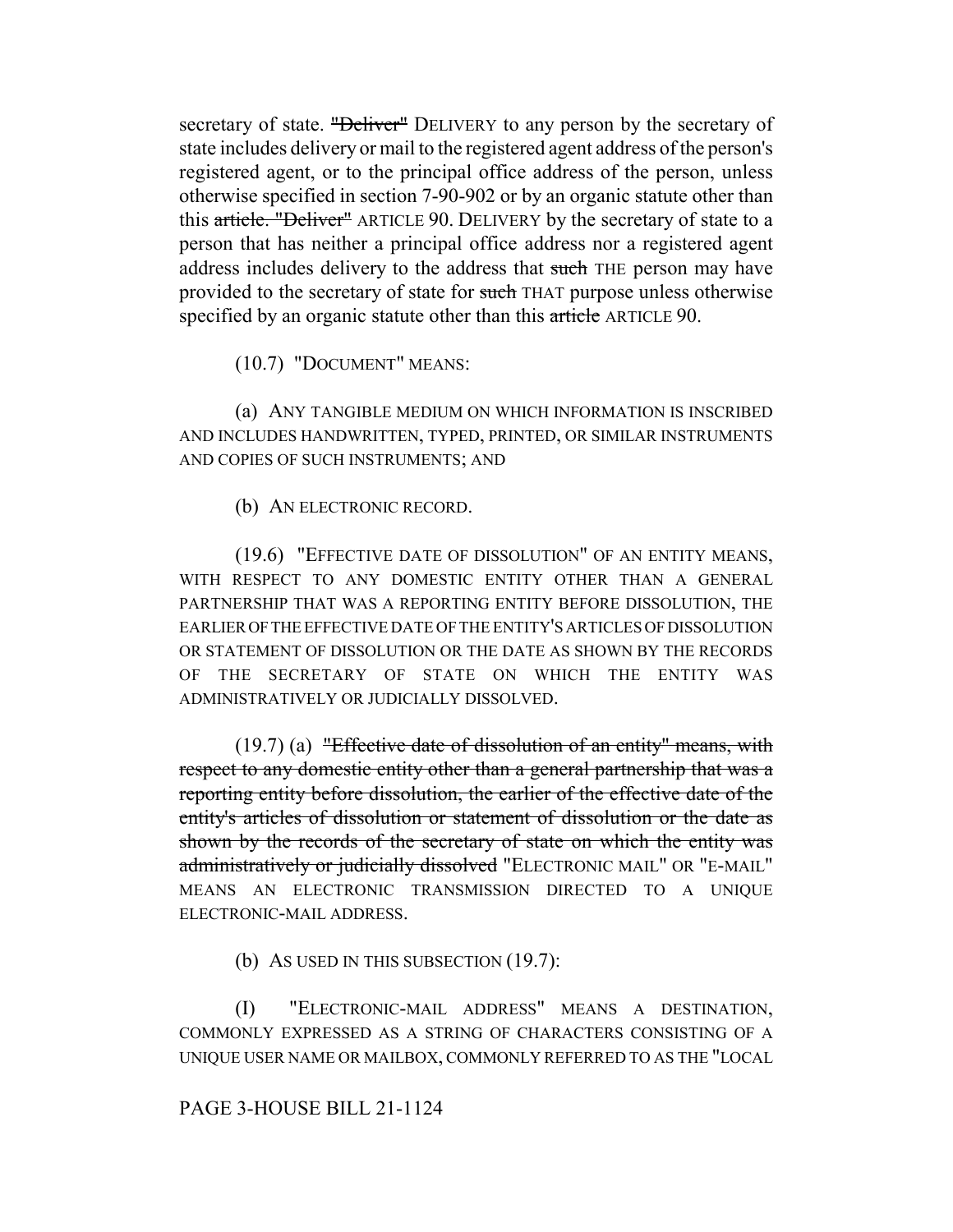PART" OF THE ADDRESS, TOGETHER WITH A SECOND STRING OF CHARACTERS COMMONLY REFERRED TO AS THE "DOMAIN NAME".THE LOCAL PART OF THE ADDRESS AND THE DOMAIN NAME ARE USUALLY, BUT NOT NECESSARILY, SEPARATED BY AN  $"@"$  SYMBOL.

(II) ELECTRONIC MAIL SHALL BE DEEMED TO INCLUDE ANY FILES ATTACHED TO THE ELECTRONIC MAIL AND ANY INFORMATION HYPERLINKED TO A WEBSITE IF THE ELECTRONIC MAIL INCLUDES THE CONTACT INFORMATION OF AN OFFICER OR AGENT OF THE ENTITY THAT IS AVAILABLE TO ASSIST WITH ACCESSING THE FILES AND INFORMATION.

(19.8) "ELECTRONIC RECORD" MEANS INFORMATION THAT IS STORED IN AN ELECTRONIC OR OTHER NONTANGIBLE MEDIUM AND IS RETRIEVABLE IN PAPER FORM THROUGH AN AUTOMATED PROCESS USED IN CONVENTIONAL COMMERCIAL PRACTICE, UNLESS OTHERWISE AUTHORIZED IN ACCORDANCE WITH SECTION 7-90-105.

(19.9) "ELECTRONIC TRANSMISSION" OR "ELECTRONICALLY TRANSMITTED" MEANS ANY FORM OR PROCESS OF COMMUNICATION NOT DIRECTLY INVOLVING THE PHYSICAL TRANSFER OF PAPER OR ANOTHER TANGIBLE MEDIUM THAT:

(a) IS SUITABLE FOR THE RETENTION, RETRIEVAL, AND REPRODUCTION OF INFORMATION BY THE RECIPIENT; AND

(b) IS RETRIEVABLE IN PAPER FORM BY THE RECIPIENT THROUGH AN AUTOMATED PROCESS USED IN CONVENTIONAL COMMERCIAL PRACTICE, UNLESS OTHERWISE AUTHORIZED IN ACCORDANCE WITH SECTION 7-90-105.

(60.5) "SIGN" OR "signature" or "signed", unless otherwise provided in the constituent document, includes an "electronic signature" as that term is defined in the "Uniform Electronic Transactions Act", section 24-71.3-102 (8), C.R.S. MEANS, WITH PRESENT INTENT, TO AUTHENTICATE OR ADOPT A RECORD BY:

(a) EXECUTING OR ADOPTING A TANGIBLE SYMBOL; OR

(b) ATTACHING TO OR LOGICALLY ASSOCIATING WITH THE RECORD AN ELECTRONIC SYMBOL, SOUND, OR PROCESS.

# PAGE 4-HOUSE BILL 21-1124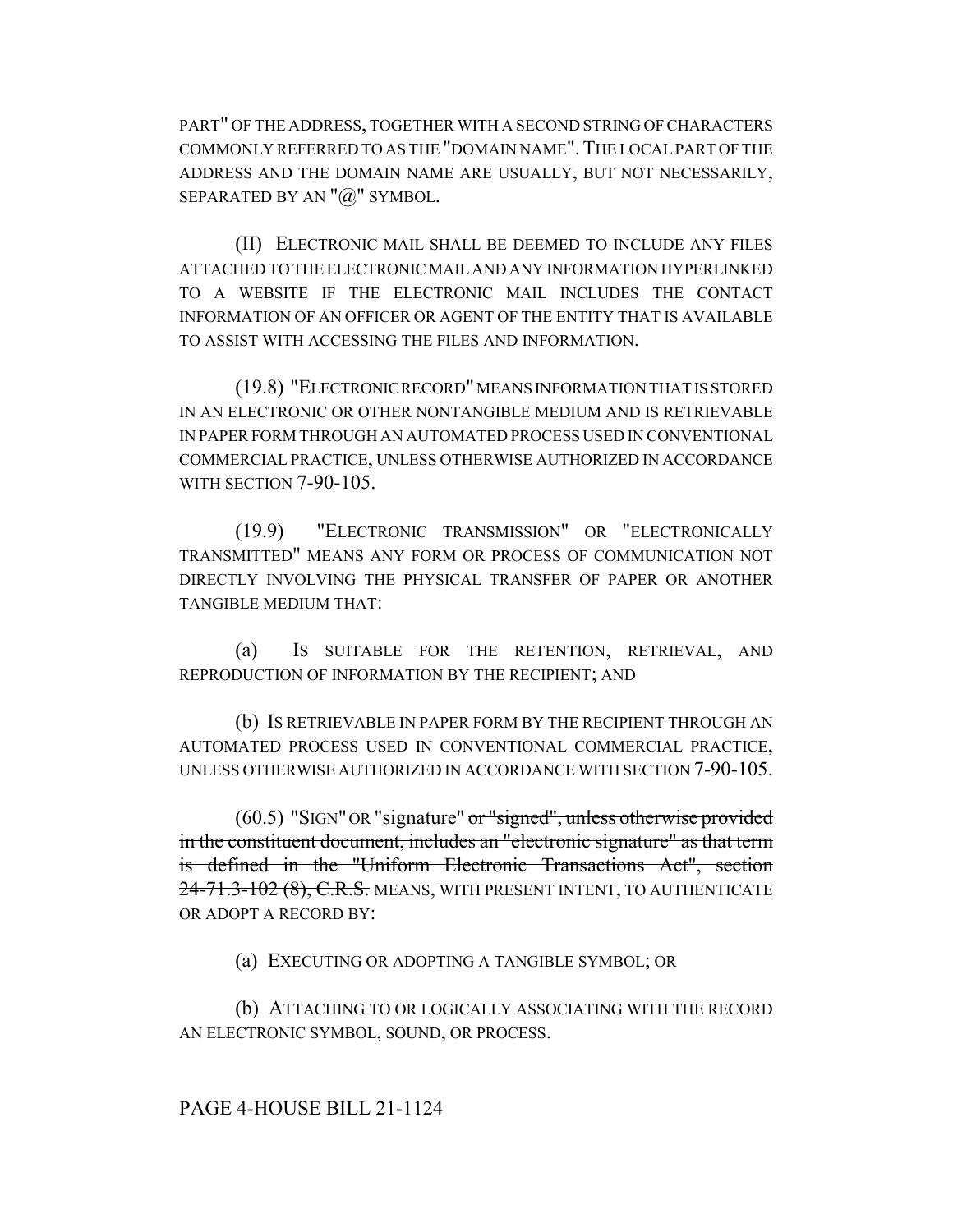(66) "Writing" or "written" unless otherwise provided in the constituent document, includes an "electronic record" as that term is defined in the "Uniform Electronic Transactions Act", section 24-71.3-102 (7), C.R.S. MEANS INFORMATION IN THE FORM OF A DOCUMENT.

**SECTION 3.** In Colorado Revised Statutes, **add** 7-90-105 and 7-90-106 as follows:

**7-90-105. Notice.** (1) EXCEPT AS OTHERWISE PROVIDED IN SECTION 7-90-403 WITH RESPECT TO NOTICE GIVEN BY THE SECRETARY OF STATE, NOTICE GIVEN PURSUANT TO THIS TITLE 7 MUST BE IN WRITING UNLESS ORAL NOTICE IS REASONABLE UNDER THE CIRCUMSTANCES.

(2) NOTICE MAY BE GIVEN IN PERSON OR BY TELEPHONE, ELECTRONIC TRANSMISSION, MAIL, OR PRIVATE CARRIER. A NOTICE OR OTHER COMMUNICATION MAY BE IN THE FORM OF AN ELECTRONIC TRANSMISSION THAT CANNOT BE DIRECTLY REPRODUCED IN PAPER FORM BY THE RECIPIENT THROUGH AN AUTOMATED PROCESS USED IN CONVENTIONAL COMMERCIAL PRACTICE ONLY IF:

(a) THE ELECTRONIC TRANSMISSION IS OTHERWISE RETRIEVABLE IN PERCEIVABLE FORM; AND

(b) THE SENDER AND THE RECIPIENT HAVE CONSENTED IN WRITING TO THE USE OF THAT FORM OF ELECTRONIC TRANSMISSION.

(3) WITHOUT LIMITING THE MANNER BY WHICH NOTICE OTHERWISE MAY BE GIVEN EFFECTIVELY TO OWNERS, ANY NOTICE TO AN OWNER GIVEN BY AN ENTITY UNDER ANY PROVISION OF THIS TITLE 7 OR THE CONSTITUENT DOCUMENTS MAY BE GIVEN IN WRITING DIRECTED TO THE OWNER'S MAILING ADDRESS OR BY ELECTRONIC TRANSMISSION DIRECTED TO THE OWNER'S ELECTRONIC-MAIL ADDRESS, AS APPLICABLE, AS IT APPEARS ON THE RECORDS OF THE ENTITY, AND THE NOTICE IS EFFECTIVE AT THE EARLIEST OF:

(a) THE DATE RECEIVED;

(b) FIVE DAYS AFTER MAILING IF THE NOTICE IS DEPOSITED IN THE UNITED STATES MAIL, POSTAGE PREPAID; OR

(c) THE DATE SHOWN ON THE RETURN RECEIPT, IF MAILED BY

PAGE 5-HOUSE BILL 21-1124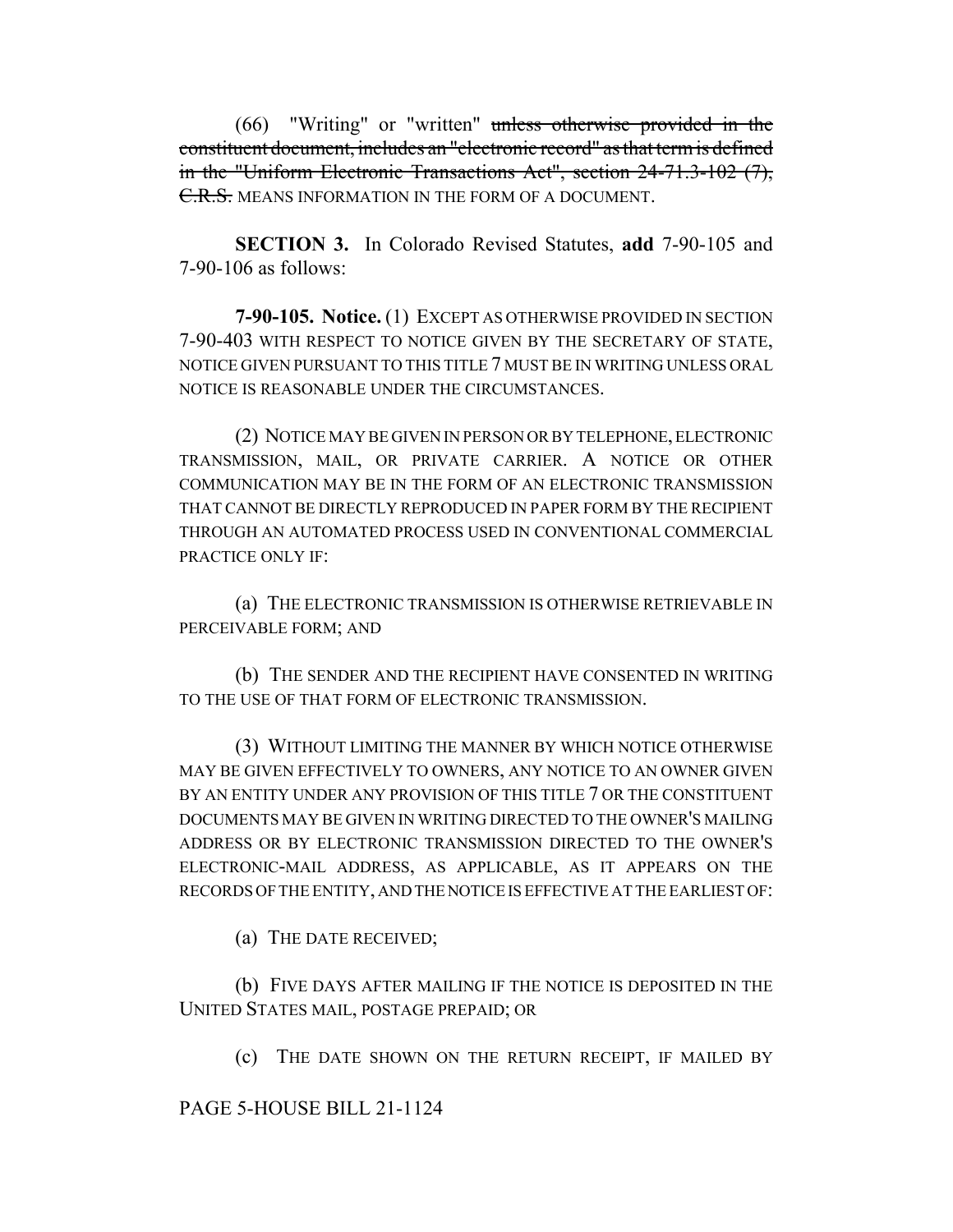REGISTERED OR CERTIFIED MAIL, RETURN RECEIPT REQUESTED, AND THE RECEIPT IS SIGNED BY OR ON BEHALF OF THE ADDRESSEE.

(4) WHEN ORAL NOTICE IS REASONABLE IN THE CIRCUMSTANCES AS CONTEMPLATED BY SUBSECTION (1) OF THIS SECTION, THE ORAL NOTICE IS EFFECTIVE WHEN COMMUNICATED IF COMMUNICATED IN A COMPREHENSIBLE MANNER.

(5) WITHOUT LIMITING THE MANNER BY WHICH NOTICE OTHERWISE MAY BE GIVEN EFFECTIVELY TO OWNERS, NOTICE GIVEN BY ELECTRONIC TRANSMISSION IS RECEIVED WHEN DELIVERED IF:

(a) DIRECTED TO AN OWNER'S ELECTRONIC-MAIL ADDRESS PROVIDED BY THE OWNER UNLESS:

(I) THE OWNER HAS NOTIFIED THE ENTITY IN WRITING OR BY ELECTRONIC TRANSMISSION OF AN OBJECTION TO RECEIVING NOTICE BY ELECTRONIC MAIL; OR

(II) THE NOTICE IS PROHIBITED BY THIS TITLE 7 OR THE CONSTITUENT DOCUMENTS; AND

(b) THE NOTICE BY ELECTRONIC MAIL INCLUDES A PROMINENT LEGEND THAT THE COMMUNICATION IS AN IMPORTANT NOTICE REGARDING THE ENTITY.

(6) IF THREE SUCCESSIVE NOTICES THAT ARE SENT TO AN OWNER PURSUANT TO THIS SECTION HAVE BEEN RETURNED AS UNDELIVERABLE, NO FURTHER NOTICES TO THE OWNER ARE NECESSARY UNTIL ANOTHER ADDRESS FOR THE OWNER IS MADE KNOWN TO THE ENTITY; EXCEPT THAT THE FAILURE TO PROVIDE THE NOTICE PURSUANT TO THIS SUBSECTION (6) DOES NOT INVALIDATE ANY MEETING OR OTHER ACTION.

(7) AN AFFIDAVIT OF THE MANAGER, TRANSFER AGENT, OR OTHER AGENT OF THE ENTITY THAT NOTICE HAS BEEN GIVEN IS, IN THE ABSENCE OF FRAUD, PRIMA FACIE EVIDENCE OF THE FACTS STATED IN THE AFFIDAVIT.

(8) NOTICE TO A DOMESTIC ENTITY OR TO A FOREIGN ENTITY AUTHORIZED TO TRANSACT BUSINESS OR CONDUCT ACTIVITIES IN THIS STATE MAY BE MAILED TO:

PAGE 6-HOUSE BILL 21-1124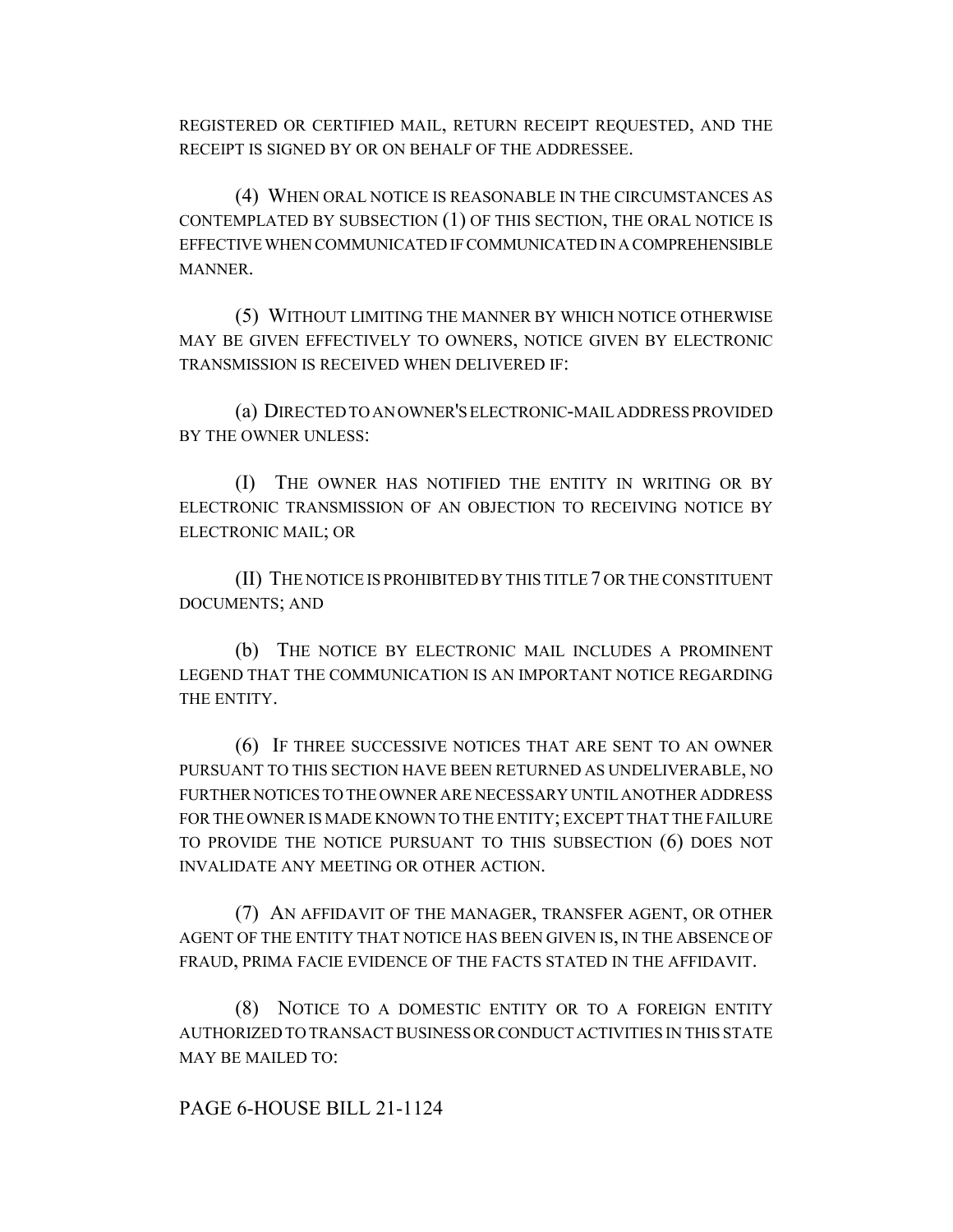(a) THE REGISTERED AGENT ADDRESS OF THE ENTITY'S REGISTERED AGENT; OR

(b) THE ENTITY OR ITS MANAGER OR SECRETARY AT ITS PRINCIPAL OFFICE.

(9) IF THIS TITLE 7 PRESCRIBES NOTICE REQUIREMENTS FOR PARTICULAR CIRCUMSTANCES, THOSE REQUIREMENTS GOVERN. IF THE CONSTITUENT DOCUMENTS OF AN ENTITY PRESCRIBE NOTICE REQUIREMENTS NOT INCONSISTENT WITH THIS SECTION OR OTHER PROVISIONS OF THIS TITLE 7, THOSE REQUIREMENTS GOVERN.

(10) (a) A DOMESTIC ENTITY HAS GIVEN NOTICE OR HAS DELIVERED ANY DOCUMENT UNDER THIS TITLE 7 OR PURSUANT TO THE CONSTITUENT DOCUMENTS TO ALL OWNERS WHO SHARE A COMMON ADDRESS IF:

(I) THE DOMESTIC ENTITY DELIVERS ONE COPY OF THE DOCUMENT TO THE COMMON ADDRESS;

(II) THE DOMESTIC ENTITY ADDRESSES THE DOCUMENT TO THE OWNERS EITHER AS A GROUP, TO EACH OF THE OWNERS INDIVIDUALLY, OR TO THE OWNERS IN A FORM TO WHICH EACH OF THE OWNERS HAS CONSENTED; AND

(III) EACH OF THE OWNERS CONSENTS TO DELIVERY OF A SINGLE COPY OF THE DOCUMENT TO THE OWNERS' COMMON ADDRESS.

(b) THE CONSENT DESCRIBED IN SUBSECTIONS  $(10)(a)(II)$  AND (10)(a)(III) OF THIS SECTION IS REVOCABLE BY AN OWNER WHO DELIVERS NOTICE OF REVOCATION TO THE DOMESTIC ENTITY. IF THE NOTICE OF REVOCATION IS DELIVERED, THE DOMESTIC ENTITY SHALL BEGIN PROVIDING INDIVIDUAL NOTICES OR DOCUMENTS TO THE REVOKING OWNER NO LATER THAN THIRTY DAYS AFTER DELIVERY OF THE NOTICE OF REVOCATION.

(c) AN OWNER WHO FAILS TO OBJECT BY NOTICE TO THE DOMESTIC ENTITY WITHIN SIXTY DAYS AFTER NOTICE BY THE ENTITY OF ITS INTENTION TO DELIVER SINGLE COPIES OF NOTICES OR DOCUMENTS TO OWNERS WHO SHARE A COMMON ADDRESS AS PERMITTED BY SUBSECTION  $(10)(a)$  OF THIS SECTION IS DEEMED TO HAVE CONSENTED TO RECEIVING A SINGLE COPY AT THE COMMON ADDRESS IF THE NOTICE OF INTENTION EXPLAINS THAT

PAGE 7-HOUSE BILL 21-1124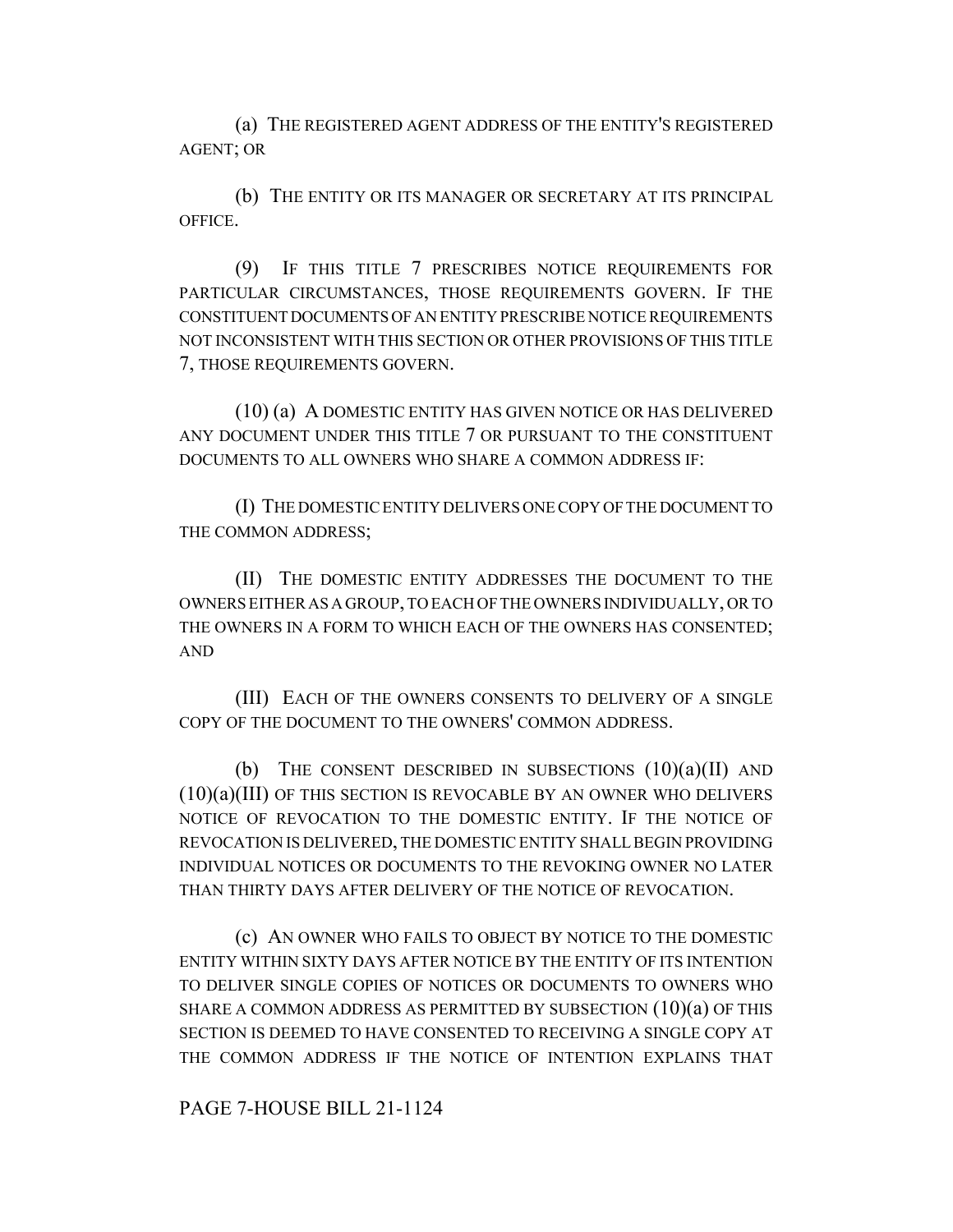CONSENT MAY BE REVOKED AND THE METHOD FOR REVOKING CONSENT.

**7-90-106. Relation to electronic signatures in global and national commerce act.** THIS ARTICLE 90 MODIFIES, LIMITS, OR SUPERSEDES THE FEDERAL "ELECTRONIC SIGNATURES IN GLOBAL AND NATIONAL COMMERCE ACT", 15 U.S.C. SEC. 7001 ET SEQ., BUT DOES NOT MODIFY, LIMIT, OR SUPERSEDE SECTION 101 (c) OF THAT ACT, 15 U.S.C. SEC. 7001 (c), OR AUTHORIZE ELECTRONIC DELIVERY OF ANY OF THE NOTICES DESCRIBED IN SECTION 103 (b) OF THAT ACT, 15 U.S.C. SEC. 7003 (b).

**SECTION 4.** In Colorado Revised Statutes, 7-90-306, **amend** (3) as follows:

**7-90-306. Filing duty of secretary of state - manner of filing.** (3) If the secretary of state permits a document to be delivered in a physical medium and the secretary of state refuses to file the document, the secretary of state shall return it to any individual who has been identified, pursuant to section 7-90-301 (8), as having caused the document to be delivered for filing at the address provided for that individual, together with a written notice providing a brief explanation of the reason for the refusal, within ten days after the document was delivered to the secretary of state; except that no return or notice shall be IS required with respect to a periodic report that the secretary of state has refused to file.

**SECTION 5.** In Colorado Revised Statutes, 7-90-911, **amend** (2) as follows:

**7-90-911. Disposition of known claims by notification.** (2) A dissolved domestic entity may deliver written notice under this subsection (2) to any person at any time on or after the effective date of the dissolution. The notice contemplated in this subsection  $(2)$  shall MUST state that, unless sooner barred by any other statute limiting actions, any claim of that person against the dissolved domestic entity will be barred if an action to enforce the claim is not commenced by a deadline that is stated in the notice, which deadline shall not be less than two years after the delivery of notice. The notice may contain such other information as the dissolved entity determines to include, including information regarding procedures facilitating the processing of claims against the dissolved entity; except that no obligations on persons having claims against the dissolved entity shall be imposed or implied that do not exist at law.

PAGE 8-HOUSE BILL 21-1124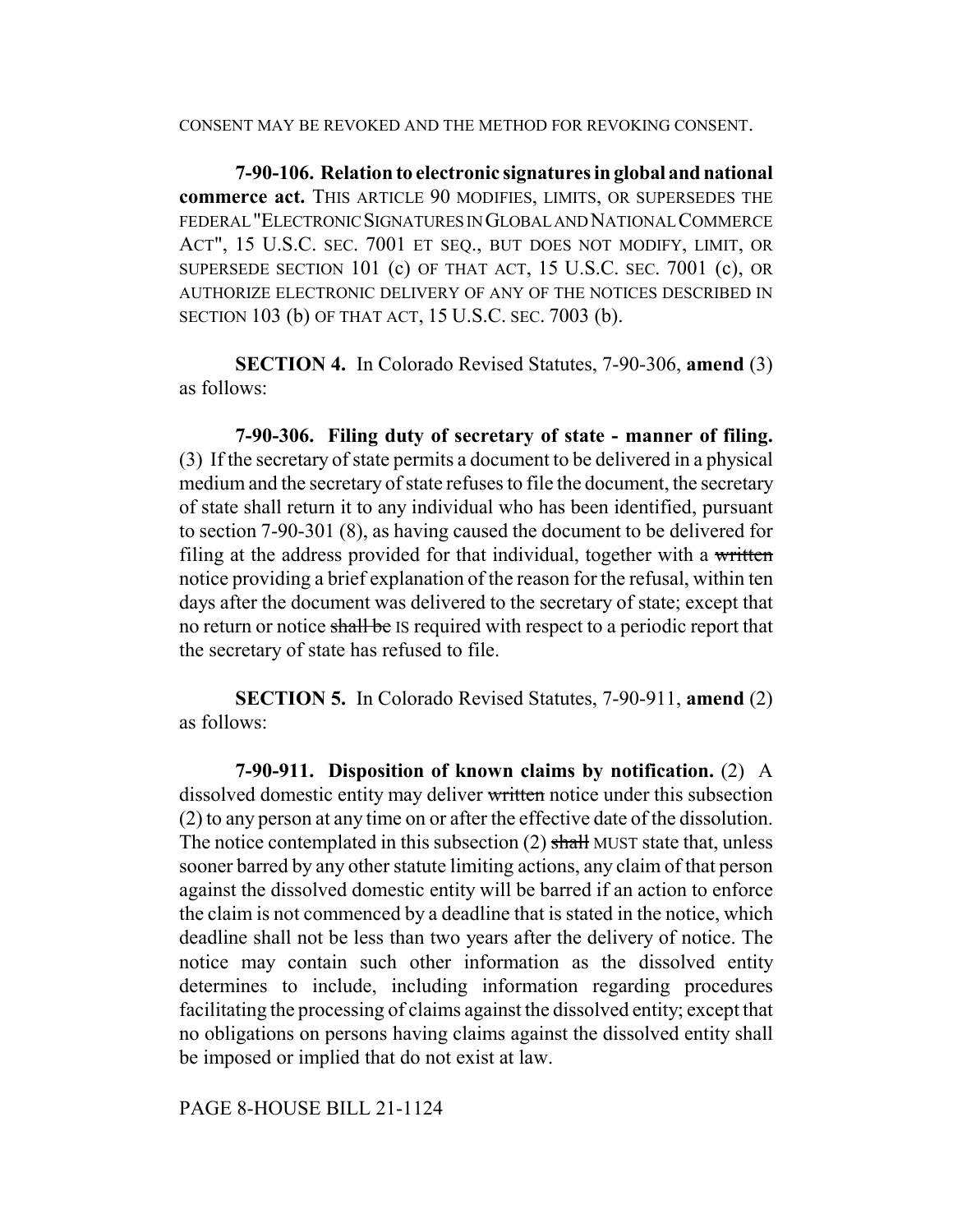**SECTION 6.** In Colorado Revised Statutes, 7-101-401, **repeal** (15) as follows:

**7-101-401. General definitions.** As used in articles 101 to 117 of this title 7, unless the context otherwise requires:

(15) "Effective date of notice" has the meaning set forth in section  $7 - 101 - 402$ 

**SECTION 7.** In Colorado Revised Statutes, **repeal** 7-101-402 as follows:

**7-101-402. Notice.** (1) Notice given pursuant to articles 101 to 117 of this title shall be in writing unless oral notice is reasonable under the circumstances.

(2) Notice may be given in person; by telephone, telegraph, teletype, electronically transmitted facsimile, or other form of wire or wireless delivery; or by mail or private carrier.

(3) Written notice by a corporation to its shareholders, if in a comprehensible form, is effective as to each shareholder when mailed, if mailed addressed to the shareholder's address shown in the corporation's current record of shareholders. If three successive notices given to a shareholder pursuant to this subsection (3) have been returned as undeliverable, no further notices to such shareholder shall be necessary until another address for the shareholder is made known to the corporation.

(4) Written notice to a domestic corporation or to a foreign corporation authorized to transact business or conduct activities in this state may be mailed to the registered agent address of its registered agent or to the corporation or its secretary at its principal office.

(5) Except as provided in subsection (3) of this section, written notice, if in a comprehensible form, is effective at the earliest of:

(a) The date received;

(b) Five days after mailing; or

#### PAGE 9-HOUSE BILL 21-1124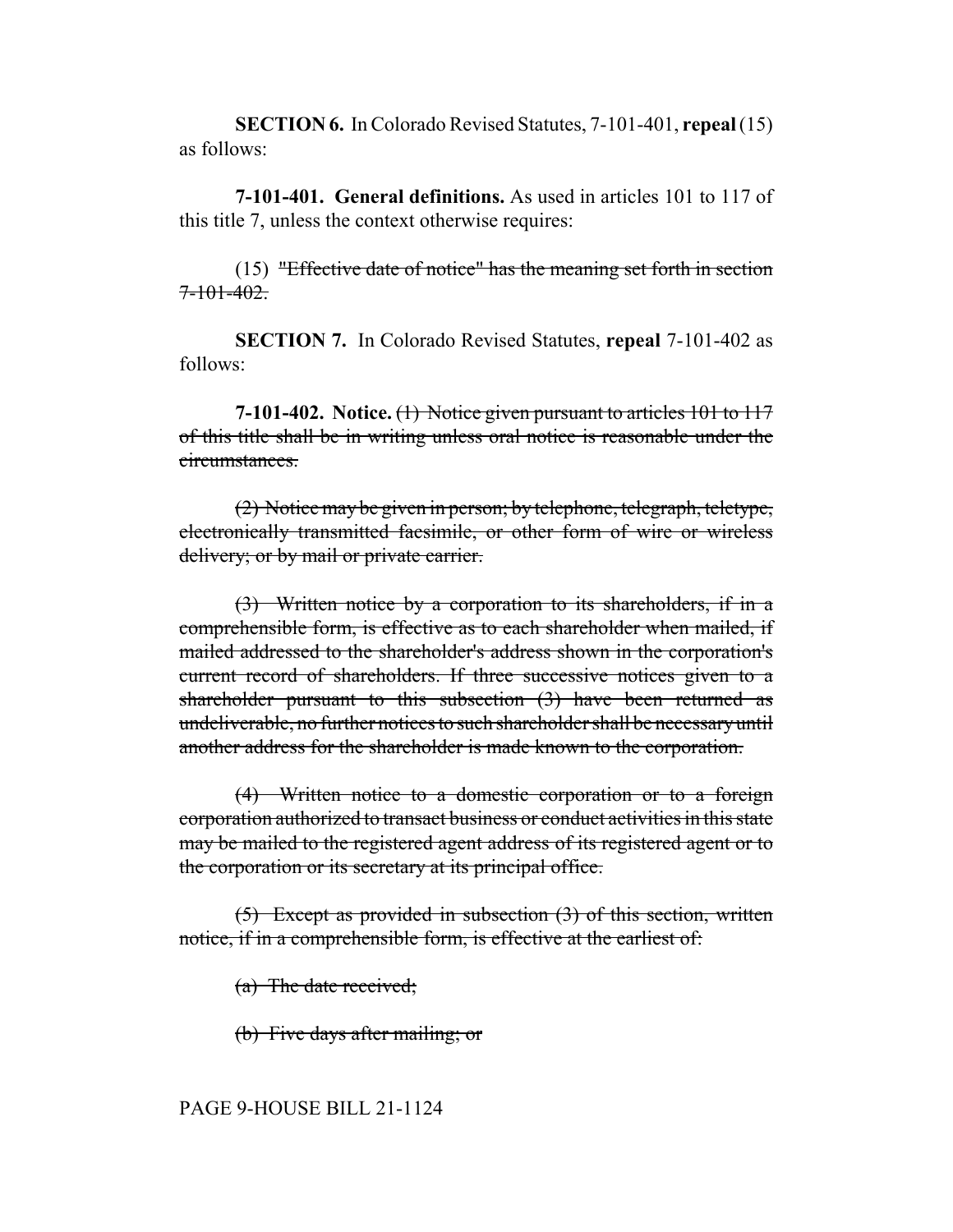(c) The date shown on the return receipt, if mailed by registered or certified mail, return receipt requested, and the receipt is signed by or on behalf of the addressee.

(6) Oral notice is effective when communicated if communicated in a comprehensible manner.

(7) Repealed.

(8) If articles 101 to 117 of this title prescribe notice requirements for particular circumstances, those requirements govern. If the articles of incorporation or bylaws prescribe notice requirements not inconsistent with this section or other provisions of articles 101 to 117 of this title, those requirements govern.

 $(9)$  (a) A domestic corporation has given written notice or any other report or statement under articles 101 to 117 of this title 7, the articles of incorporation, or the bylaws to all shareholders who share a common address if:

(I) The domestic corporation delivers one copy of the notice, report, or statement to the common address;

(II) The domestic corporation addresses the notice, report, or statement to those shareholders either as a group or to each of those shareholders individually or to the shareholders in a form to which each of those shareholders has consented; and

(III) Each of those shareholders consents to delivery of a single copy of the notice, report, or statement to the shareholders' common address.

(b) The consent described in subsections  $(9)(a)(H)$  and  $(9)(a)(HH)$  of this section is revocable by a shareholder who delivers written notice of revocation to the domestic corporation. If the written notice of revocation is delivered, the domestic corporation shall begin providing individual notices, reports, or other statements to the revoking shareholder no later than thirty days after delivery of the written notice of revocation.

(c) A shareholder who fails to object by written notice to the domestic corporation within sixty days after written notice by the

## PAGE 10-HOUSE BILL 21-1124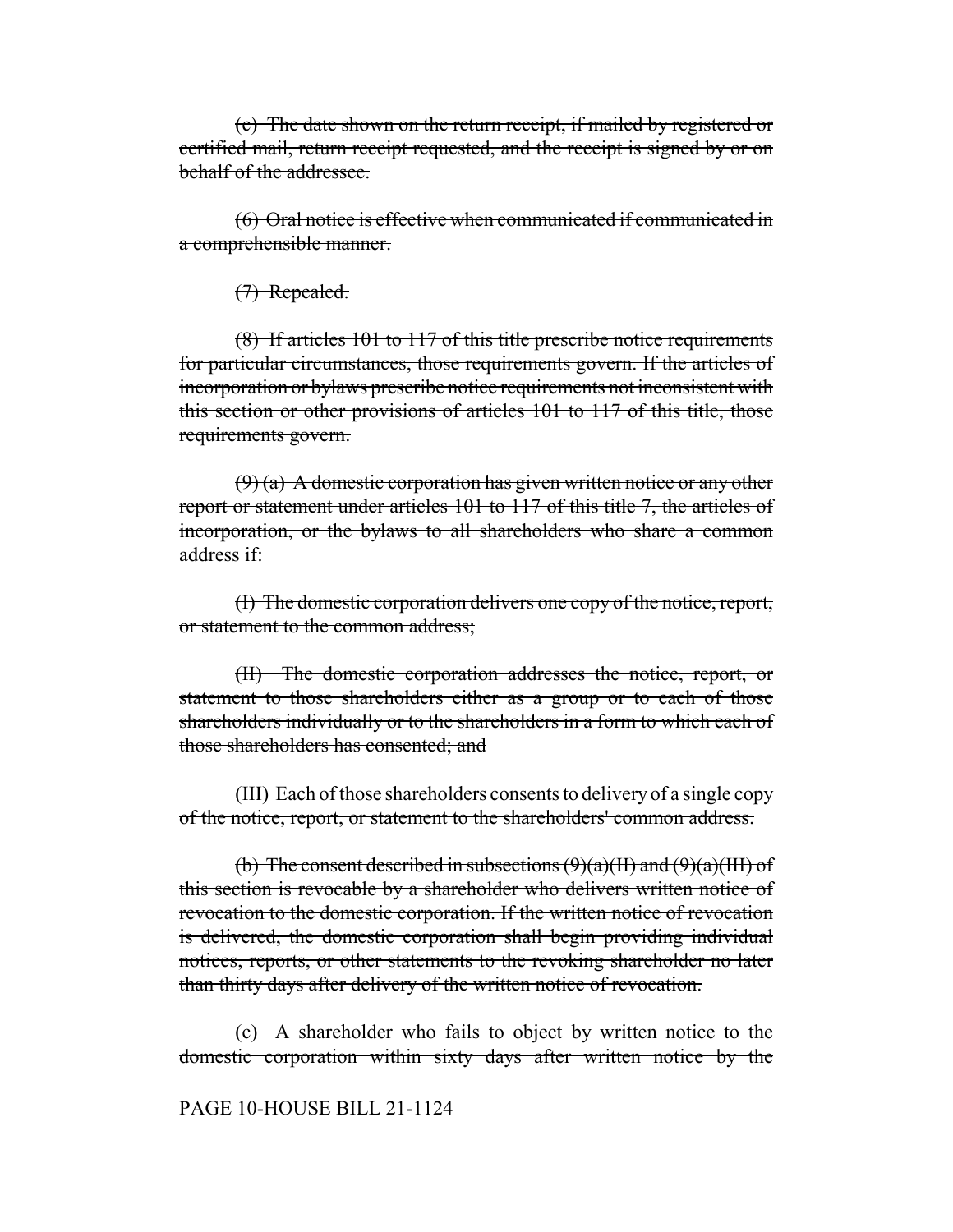corporation of its intention to deliver single copies of notices, reports, or statements to shareholders who share a common address as permitted by subsection  $(9)(a)$  of this section is deemed to have consented to receiving a single copy at the common address if the notice of intention explains that consent may be revoked and the method for revoking.

**SECTION 8.** In Colorado Revised Statutes, 7-103-106, **amend**  $(4)(d)$  and  $(8)(g)(I)(A)$  as follows:

**7-103-106. Ratification of defective corporate actions definitions.** (4) **Notice requirements.** (d) A notice required by this section may be given in any manner permitted by section  $7-101-402$  7-90-105 and, for any corporation subject to the reporting requirements of section 13 or 15 (d) of the federal "Securities Exchange Act of 1934", as amended, 15 U.S.C. sec. 78m and 15 U.S.C. sec. 78m (d), may be given by means of a filing or furnishing of the notice with the United States securities and exchange commission.

(8) **Definitions.** As used in this section:

(g) (I) "Validation effective time", with respect to any defective corporate action ratified under this section, means the later of:

(A) The time at which the ratification of the defective corporate action is approved by the shareholders or, if approval of shareholders is not required, the time at which the notice required by subsection (4) of this section takes effect in accordance with section  $7-101-402$  7-90-105; and

**SECTION 9.** In Colorado Revised Statutes, 7-107-101, **amend** (2) as follows:

**7-107-101. Annual meeting.** (2) UNLESS THE BOARD OF DIRECTORS DETERMINES TO HOLD THE MEETING SOLELY BY MEANS OF REMOTE COMMUNICATION IN ACCORDANCE WITH SECTION 7-107-108:

(a) Annual shareholders' meetings may be held in or out of this state at the place stated in or fixed in accordance with the bylaws, or, if not so stated IN or fixed IN ACCORDANCE WITH THE BYLAWS, at a place stated in or fixed in accordance with a resolution of the board of directors.

PAGE 11-HOUSE BILL 21-1124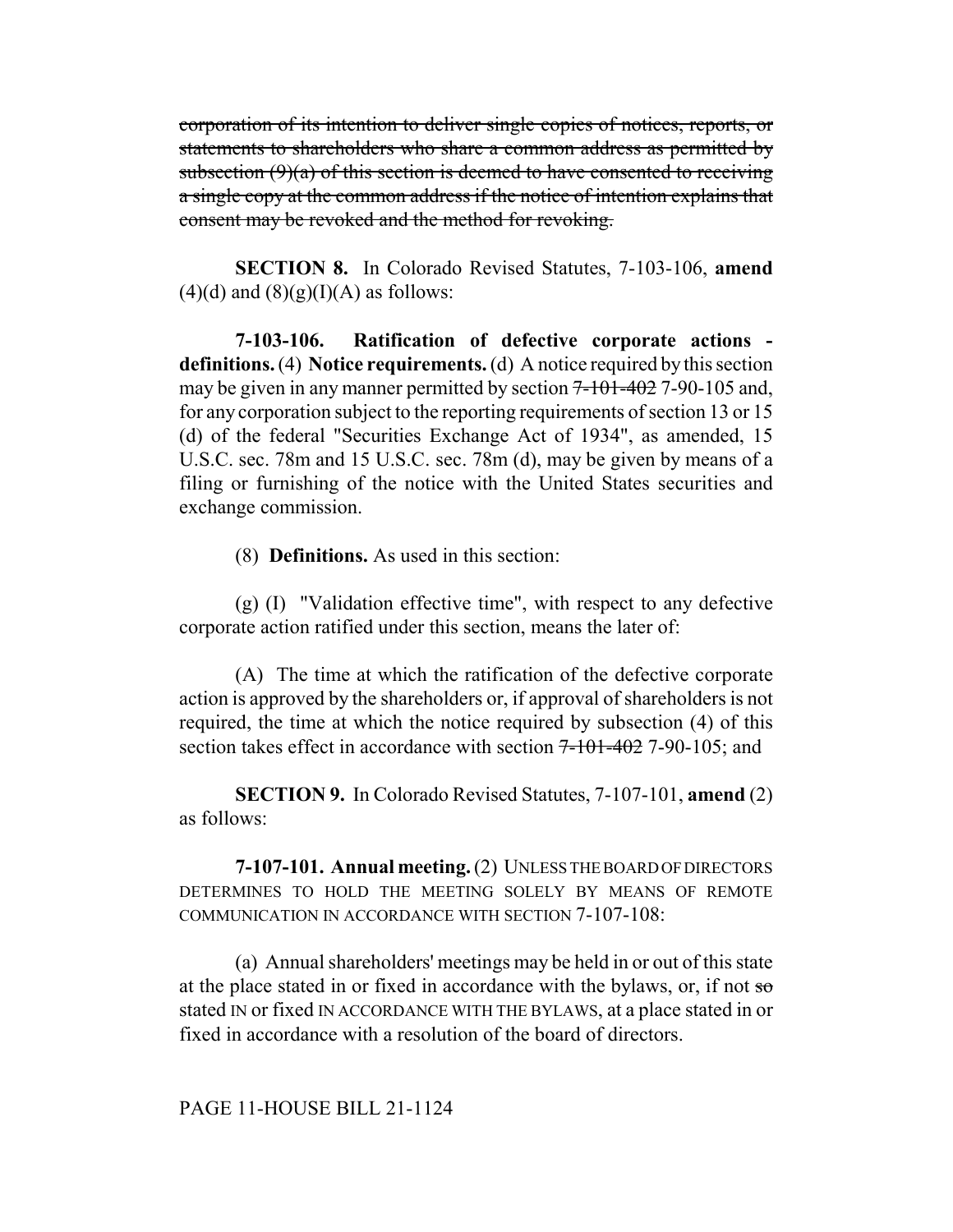(b) If no place is so stated IN or fixed PURSUANT TO SUBSECTION (2)(a) OF THIS SECTION, annual meetings shall be held at the corporation's principal office.

**SECTION 10.** In Colorado Revised Statutes, 7-107-102, **amend** (3) as follows:

**7-107-102. Special meeting.** (3) UNLESS THE BOARD OF DIRECTORS DETERMINES TO HOLD THE MEETING SOLELY BY MEANS OF REMOTE COMMUNICATION IN ACCORDANCE WITH SECTION 7-107-108:

(a) Special shareholders' meetings may be held in or out of this state at the place stated in or fixed in accordance with the bylaws, or, if not so stated IN or fixed IN ACCORDANCE WITH THE BYLAWS, at a place stated in or fixed in accordance with a resolution of the board of directors.

(b) If no place is so stated IN or fixed PURSUANT TO SUBSECTION (3)(a) OF THIS SECTION, special meetings shall be held at the corporation's principal office.

**SECTION 11.** In Colorado Revised Statutes, 7-107-104, **amend** (2), (3), (4), (5.5), and (7) as follows:

**7-107-104. Action without meeting.** (2) (a) No action taken pursuant to this section shall be IS effective unless, within sixty days after the date the corporation first receives a writing DOCUMENT describing and consenting to the action and signed by a shareholder, the corporation has received writings DOCUMENTS that describe and consent to the action, signed by shareholders holding at least the number of shares entitled to vote on the action as required by subsection (1) or (1.5) of this section, as the case may be, disregarding any such writing DOCUMENT that has been revoked pursuant to subsection  $(3)$  of this section. The bylaws may provide for the receipt of any such writing by the corporation by electronically transmitted facsimile or other form of wire or wireless communication providing the corporation with a complete copy thereof, including a copy of the signature thereto.

(b) (I) Action taken pursuant to this section  $\frac{1}{\text{shell}}$  be IS effective as of the date the corporation receives the last writing DOCUMENT necessary to effect the action unless all of the writings DOCUMENTS necessary to effect

PAGE 12-HOUSE BILL 21-1124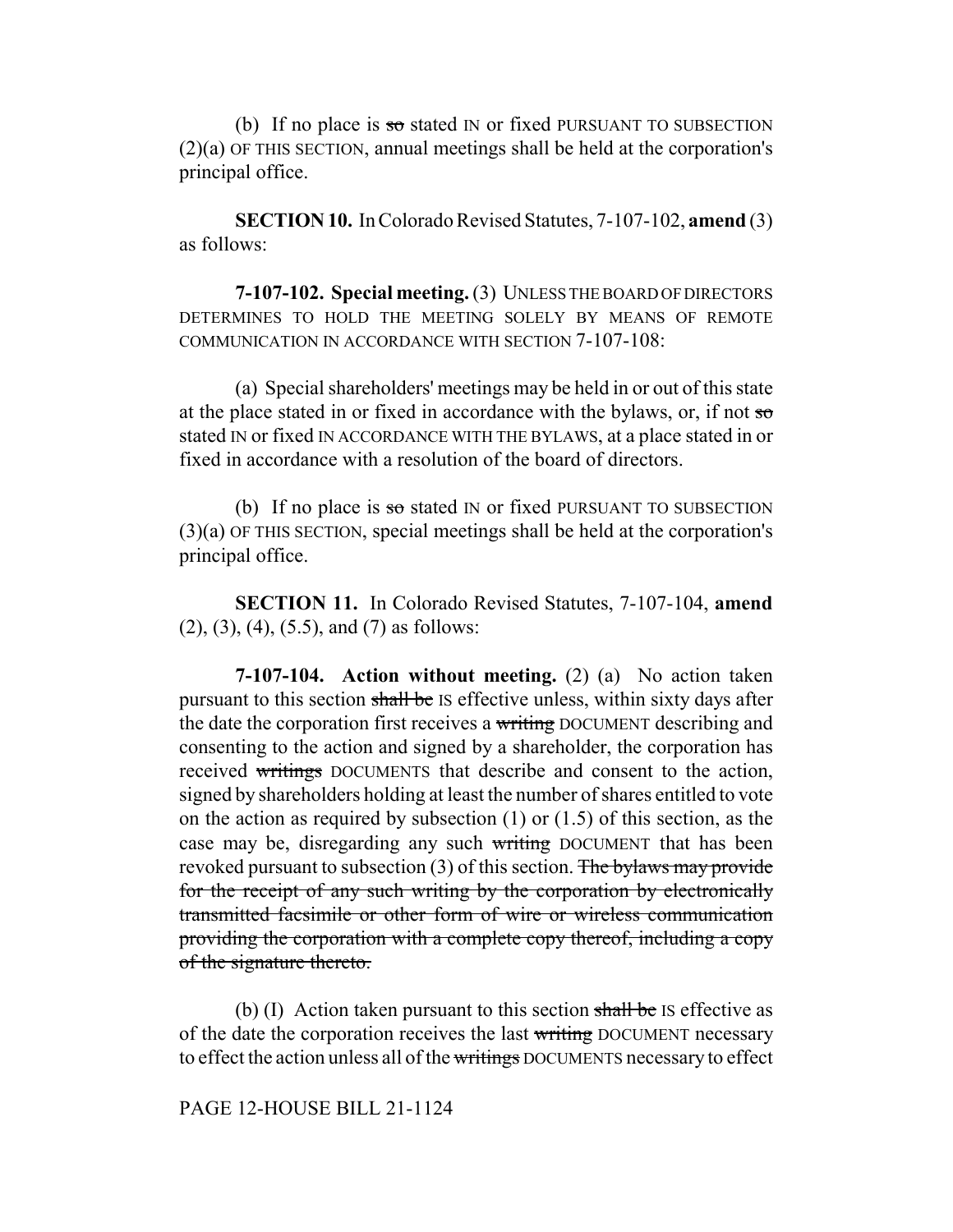the action state another date as the effective date of the action, in which case such THE stated date shall be IS the effective date of the action.

(II) A CONSENT GIVEN BY ELECTRONIC TRANSMISSION IS DELIVERED TO THE CORPORATION UPON THE EARLIEST OF:

(A) WHEN THE CONSENT ENTERS AN INFORMATION PROCESSING SYSTEM, IF ANY, DESIGNATED BY THE CORPORATION FOR RECEIVING CONSENTS IF THE ELECTRONIC TRANSMISSION IS IN A FORM CAPABLE OF BEING PROCESSED BY THAT SYSTEM AND THE CORPORATION IS ABLE TO RETRIEVE THAT ELECTRONIC TRANSMISSION. WHETHER THE CORPORATION HAS DESIGNATED AN INFORMATION PROCESSING SYSTEM TO RECEIVE CONSENTS IS DETERMINED BY THE ARTICLES OF INCORPORATION, THE BYLAWS, OR FROM THE CONTEXT AND SURROUNDING CIRCUMSTANCES, INCLUDING THE CONDUCT OF THE CORPORATION.

(B) WHEN A PAPER REPRODUCTION OF THE CONSENT IS DELIVERED TO THE CORPORATION'S PRINCIPAL PLACE OF BUSINESS OR AN OFFICER OR AGENT OF THE CORPORATION HAVING CUSTODY OF THE BOOK IN WHICH PROCEEDINGS OF MEETINGS OF SHAREHOLDERS OR MEMBERS ARE RECORDED;

(C) WHEN A PAPER REPRODUCTION OF THE CONSENT IS DELIVERED TO THE CORPORATION'S REGISTERED OFFICE IN THIS STATE BY HAND OR BY CERTIFIED OR REGISTERED MAIL, RETURN RECEIPT REQUESTED; OR

(D) WHEN DELIVERED IN SUCH OTHER MANNER, IF ANY, PROVIDED BY RESOLUTION OF THE BOARD OF DIRECTORS OR GOVERNING BODY OF THE CORPORATION.

(III) A CONSENT GIVEN BY ELECTRONIC TRANSMISSION IS DELIVERED UNDER THIS SECTION EVEN IF NO PERSON IS AWARE OF ITS RECEIPT. RECEIPT OF AN ELECTRONIC ACKNOWLEDGMENT FROM AN INFORMATION PROCESSING SYSTEM ESTABLISHES THAT A CONSENT GIVEN BY ELECTRONIC TRANSMISSION WAS RECEIVED BUT DOES NOT, BY ITSELF, ESTABLISH THAT THE CONTENT SENT CORRESPONDS TO THE CONTENT RECEIVED.

(3) Any shareholder who has signed a writing DOCUMENT describing and consenting to action taken pursuant to this section may revoke such THE consent by a writing DOCUMENT signed and dated by the shareholder describing the action and stating that the shareholder's prior consent thereto

## PAGE 13-HOUSE BILL 21-1124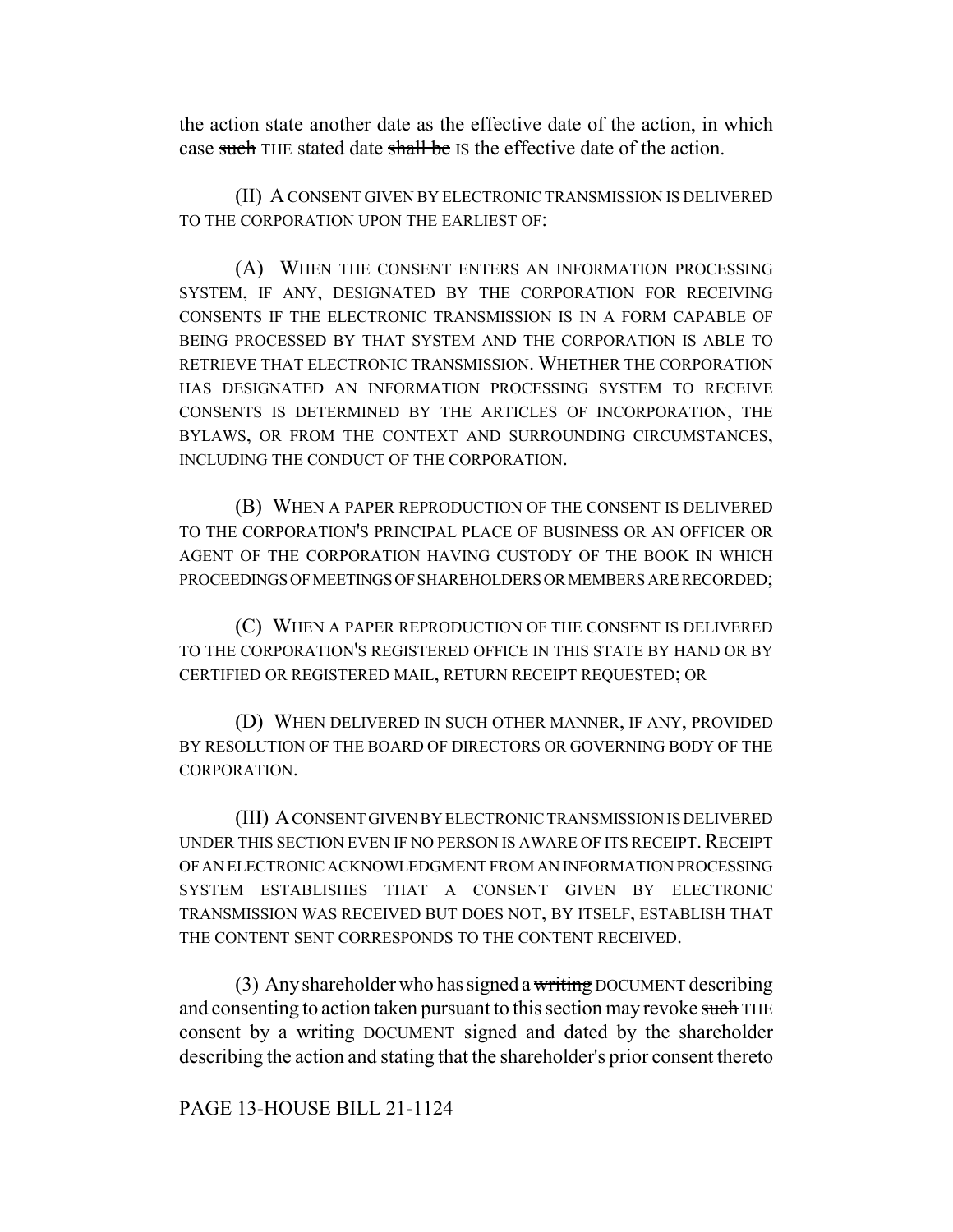is revoked, if such writing THE DOCUMENT is received by the corporation prior to the effectiveness of the action.

(4) If not otherwise fixed under subsection (7) of this section or section 7-107-107, the record date for determining shareholders entitled to take action pursuant to this section or entitled to be given notice under subsection (5.5) of this section of action taken pursuant to this section is the date the corporation first receives a writing DOCUMENT upon which the action is taken pursuant to this section.

(5.5) If action is taken under subsection (1) of this section with less than unanimous consent of all shareholders entitled to vote upon the action, the corporation or shareholders taking the action shall, upon receipt by the corporation of all writings DOCUMENTS necessary to effect the action, give notice of the action to all shareholders who were entitled to vote upon the action but who have not consented to the action in the manner provided in subsection (1) of this section. The notice shall MUST contain or be accompanied by the same material, if any, that would have been required under articles 101 to 117 of this title TITLE 7 to be given to shareholders in or with a notice of the meeting at which the action would have been submitted to the shareholders.

(7) The district court for the county in this state in which the street address of the corporation's principal office is located or, if the corporation has no principal office in this state, the district court for the county in which the street address of its registered agent is located, or, if the corporation has no registered agent, the district court for the city and county of Denver may, upon application of the corporation or any shareholder who would be entitled to vote on the action at a shareholders' meeting, summarily state a record date for determining shareholders entitled to sign writings DOCUMENTS consenting to an action under this section and may enter other orders necessary or appropriate to effect the purposes of this section.

**SECTION 12.** In Colorado Revised Statutes, 7-107-105, **amend** (1) and (5) as follows:

**7-107-105. Notice of meeting.** (1) A corporation shall give notice to shareholders of the date, time, and place, IF ANY, of each annual and special shareholders' meeting no fewer than ten nor more than sixty days before the date of the meeting; except that, if the number of authorized

### PAGE 14-HOUSE BILL 21-1124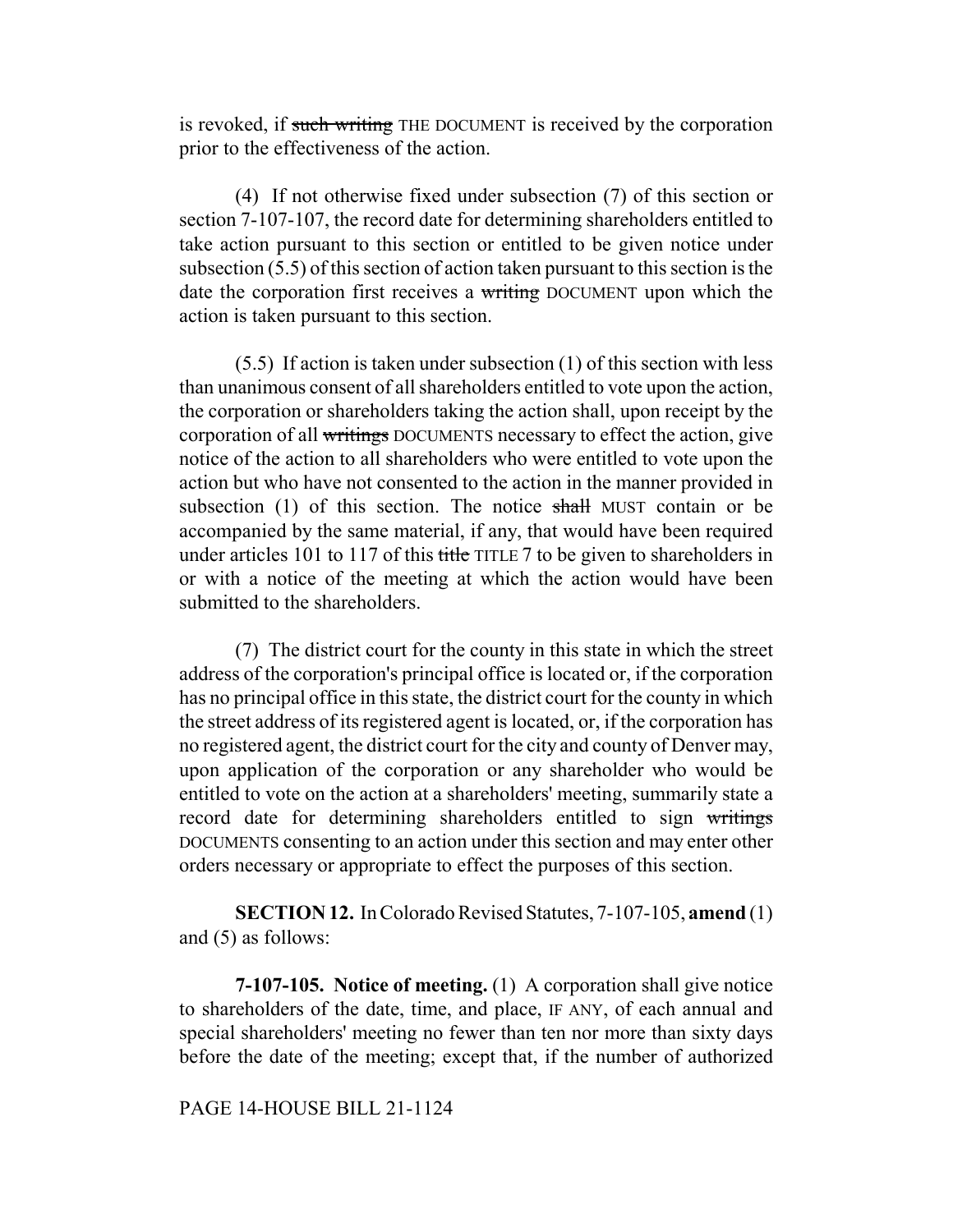shares is to be increased, THE CORPORATION SHALL GIVE at least thirty days' notice. shall be given. Unless articles 101 to 117 of this title TITLE 7 or the articles of incorporation require otherwise, the corporation is required to give notice only to shareholders entitled to vote at the meeting.

(5) (a) Subject to the next sentence of this subsection  $(5)$ SUBSECTION (5)(b) OF THIS SECTION and unless otherwise required by the bylaws, if an annual or special shareholders' meeting is adjourned to a different date, time, or place, IF ANY, notice need not be given of the new date, time, or place, IF ANY, if the new date, time, or place, IF ANY, is announced at the meeting before adjournment.

(b) If a new record date for the adjourned meeting is or must be fixed under section 7-107-107, notice of the adjourned meeting shall be given under this section to persons who are shareholders as of the new record date.

**SECTION 13.** In Colorado Revised Statutes, **repeal and reenact, with amendments,** 7-107-108 as follows:

**7-107-108. Remote participation in shareholders' meetings meetings held solely by remote participation.** (1) SHAREHOLDERS OF ANY CLASS OR SERIES OF SHARES MAY PARTICIPATE IN ANY MEETING OF SHAREHOLDERS BY MEANS OF REMOTE COMMUNICATION TO THE EXTENT THE BOARD OF DIRECTORS AUTHORIZES PARTICIPATION FOR THAT CLASS OR SERIES. PARTICIPATION AS A SHAREHOLDER BY MEANS OF REMOTE COMMUNICATION IS SUBJECT TO SUCH GUIDELINES AND PROCEDURES AS THE BOARD OF DIRECTORS ADOPTS AND MUST BE IN CONFORMITY WITH SUBSECTION (2) OF THIS SECTION.

(2) SHAREHOLDERS PARTICIPATING IN A SHAREHOLDERS' MEETING BY MEANS OF REMOTE COMMUNICATION SHALL BE DEEMED PRESENT AND MAY VOTE AT SUCH A MEETING IF THE CORPORATION HAS IMPLEMENTED REASONABLE MEASURES TO:

(a) VERIFY THAT EACH PERSON PARTICIPATING REMOTELY AS A SHAREHOLDER IS A SHAREHOLDER; AND

(b) PROVIDE THE SHAREHOLDERS A REASONABLE OPPORTUNITY TO PARTICIPATE IN THE MEETING AND TO VOTE ON MATTERS SUBMITTED TO THE

# PAGE 15-HOUSE BILL 21-1124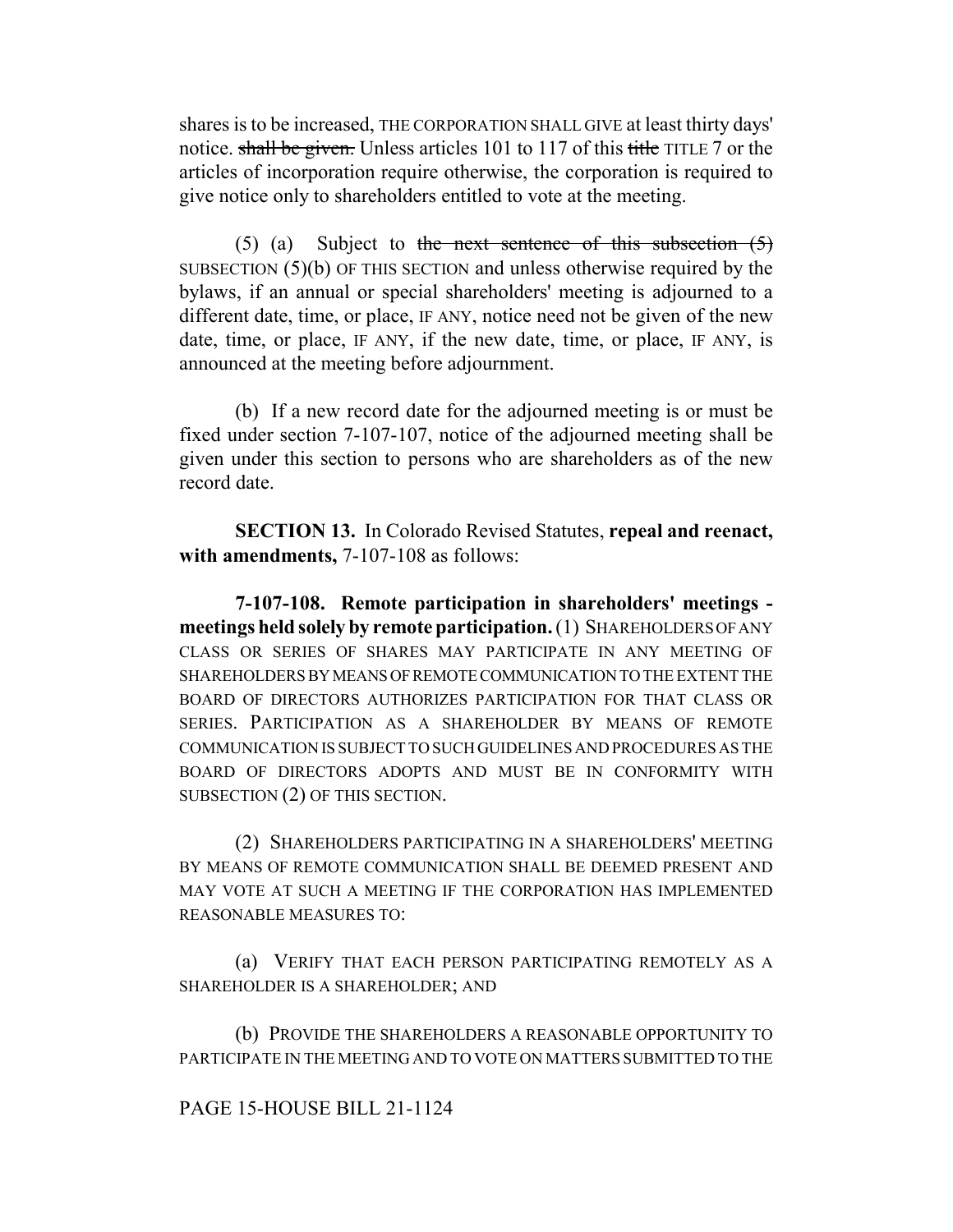SHAREHOLDERS, INCLUDING AN OPPORTUNITY TO COMMUNICATE AND TO READ OR HEAR THE PROCEEDINGS OF THE MEETING, SUBSTANTIALLY CONCURRENTLY WITH THE PROCEEDINGS.

(3) UNLESS THE BYLAWS REQUIRE THE MEETING OF SHAREHOLDERS TO BE HELD AT A PLACE, THE BOARD OF DIRECTORS MAY DETERMINE THAT A MEETING OF SHAREHOLDERS WILL NOT BE HELD AT ANY PLACE AND INSTEAD WILL BE HELD SOLELY BY MEANS OF REMOTE COMMUNICATION, BUT ONLY IF THE CORPORATION IMPLEMENTS THE MEASURES SPECIFIED IN SUBSECTION (2) OF THIS SECTION.

**SECTION 14.** In Colorado Revised Statutes, 7-107-201, **amend** (2), (3), and (7) as follows:

**7-107-201. Shareholders' list for meeting.** (2) (a) The shareholders' list shall MUST be available for inspection by any shareholder, beginning the earlier of ten days before the meeting for which the list was prepared or two business days after notice of the meeting is given and continuing through the meeting, and any adjournment thereof:

(I) At the corporation's principal office or at a place identified in the notice of the meeting in the city in which the meeting will be held; OR

(II) ON A REASONABLY ACCESSIBLE ELECTRONIC NETWORK IF THE INFORMATION REQUIRED TO GAIN ACCESS TO THE LIST IS PROVIDED WITH THE NOTICE OF THE MEETING. IF THE CORPORATION DETERMINES TO MAKE THE LIST AVAILABLE ON AN ELECTRONIC NETWORK, THE CORPORATION MAY TAKE REASONABLE STEPS TO ENSURE THAT THE LIST IS AVAILABLE ONLY TO SHAREHOLDERS OF THE CORPORATION.

(b) A shareholder or an agent or attorney of the shareholder is entitled on written demand to inspect and, subject to the requirements of section SECTIONS 7-116-102 (3) and the provisions of subsections  $(2)$  and  $(3)$  of section 7-116-103 (2) AND (3), to copy the list during regular business hours and during the period it is available for inspection.

(3) IF THE MEETING IS TO BE HELD AT A PLACE, the corporation shall make the shareholders' list available at the meeting, and any shareholder or an agent or attorney of the shareholder is entitled to inspect the list at any time during the meeting or any adjournment. IF THE MEETING IS TO BE HELD

### PAGE 16-HOUSE BILL 21-1124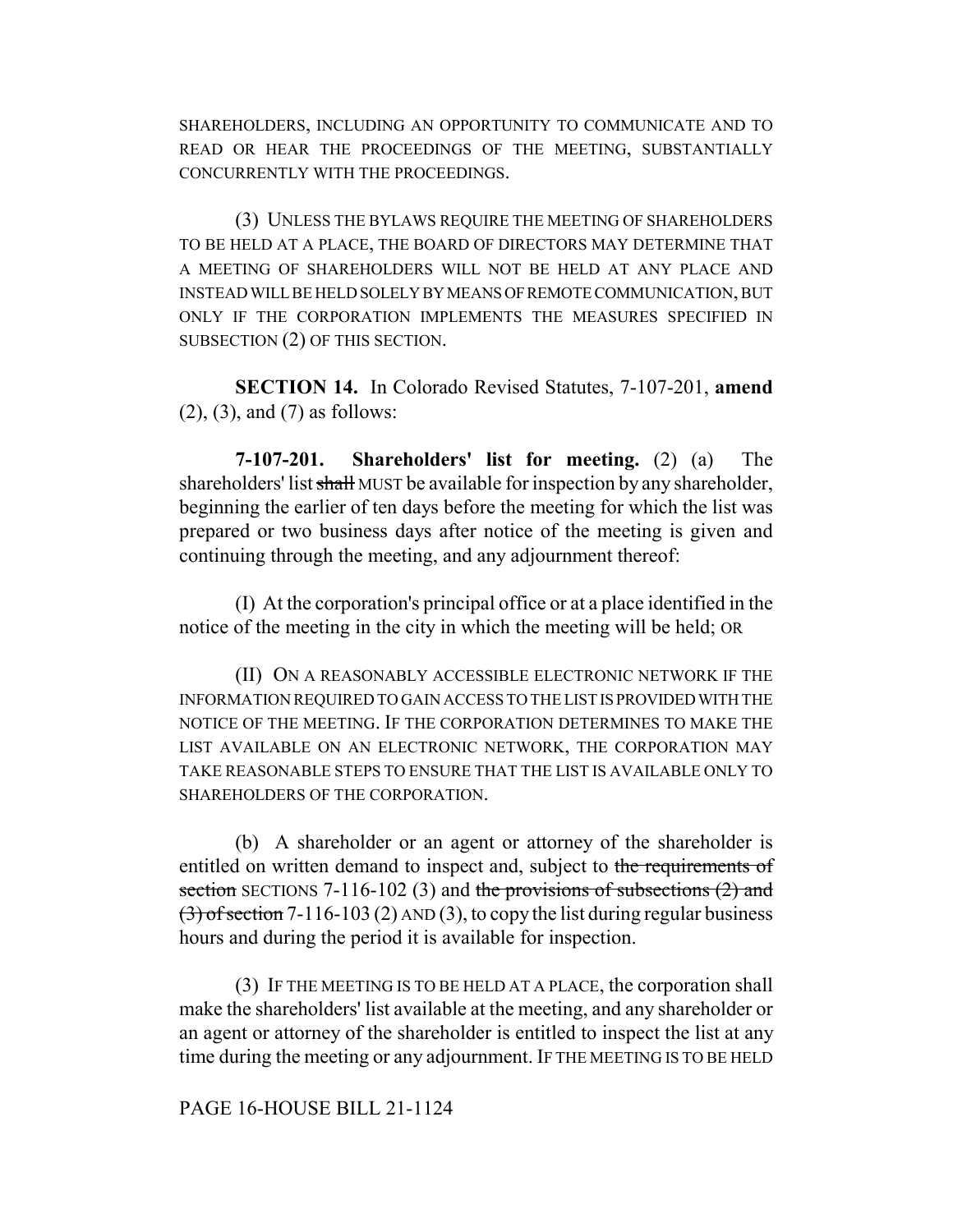SOLELY BY MEANS OF REMOTE COMMUNICATION, THE LIST MUST ALSO BE OPEN TO INSPECTION DURING THE MEETING ON A REASONABLY ACCESSIBLE ELECTRONIC NETWORK, AND THE CORPORATION SHALL PROVIDE, WITH THE NOTICE OF THE MEETING, ALL INFORMATION REQUIRED TO ACCESS THE LIST.

(7) REFUSAL OR failure to prepare or make available the shareholders' list does not affect the validity of action taken at the meeting.

**SECTION 15.** In Colorado Revised Statutes, 7-107-202, **amend** (4) as follows:

**7-107-202. Voting entitlement of shares.** (4) Redeemable shares are not entitled to be voted after notice of redemption is mailed DELIVERED to the holders and a sum sufficient to redeem the shares has been deposited with a bank, trust company, or other financial institution under an irrevocable obligation to pay the holders the redemption price on surrender of the shares.

**SECTION 16.** In Colorado Revised Statutes, 7-107-203, **amend** (2) introductory portion and (2)(b); and **repeal and reenact, with amendments,** (4) as follows:

**7-107-203. Proxies.** (2) Without limiting the manner in which a shareholder may appoint a proxy to vote or otherwise act for the shareholder, the following shall constitute CONSTITUTES valid means of such appointment:

(b) A shareholder may appoint a proxy by transmitting or authorizing the transmission of a telegram, teletype, or other AN electronic transmission providing a written statement of the appointment to THE PERSON WHO WILL BE THE HOLDER OF the proxy OR to a proxy solicitor SOLICITATION FIRM, proxy support service organization, or other person SIMILAR AGENT duly authorized by the PERSON WHO WILL BE THE HOLDER OF THE proxy to receive appointments as agent for the proxy, or to the corporation; except that the transmitted appointment shall THE TRANSMISSION. THE TRANSMISSION MUST set forth or be transmitted SUBMITTED with written evidence INFORMATION from which it can be determined that the shareholder transmitted or authorized the transmission of the appointment AUTHORIZED THE ELECTRONIC TRANSMISSION. IF IT IS DETERMINED THAT AN ELECTRONIC TRANSMISSION IS VALID, THE PERSON

PAGE 17-HOUSE BILL 21-1124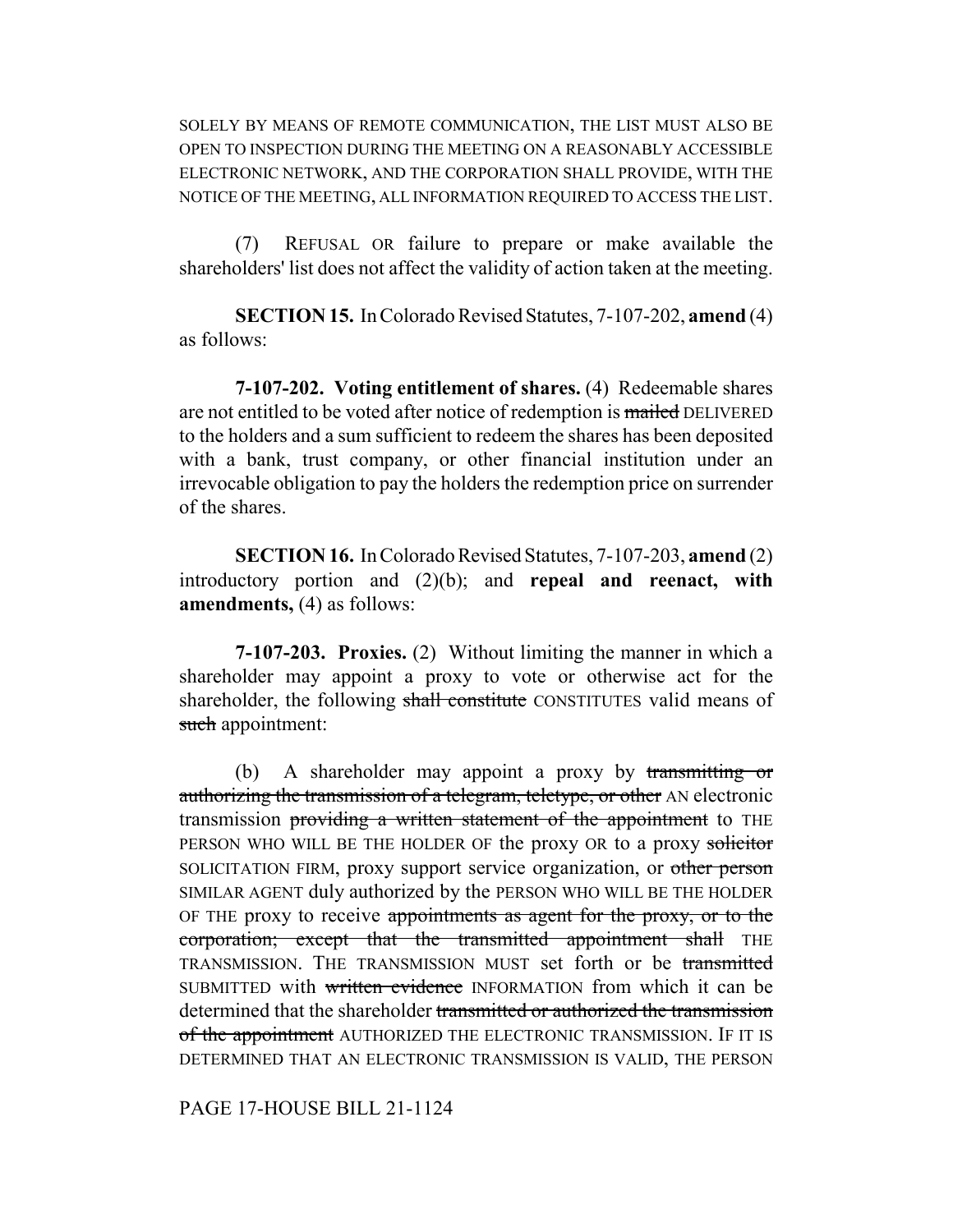MAKING THAT DETERMINATION SHALL SPECIFY THE INFORMATION UPON WHICH THE PERSON RELIED.

(4) A COPY, FACSIMILE, TELECOMMUNICATION, OR OTHER RELIABLE REPRODUCTION OF THE DOCUMENT, INCLUDING ANY ELECTRONIC TRANSMISSION, CREATED PURSUANT TO SUBSECTION (2) OF THIS SECTION MAY BE SUBSTITUTED OR USED IN LIEU OF THE ORIGINAL DOCUMENT FOR ANY AND ALL PURPOSES FOR WHICH THE ORIGINAL DOCUMENT COULD BE USED IF THE COPY, FACSIMILE, TELECOMMUNICATION, OR OTHER REPRODUCTION IS A COMPLETE REPRODUCTION OF THE ENTIRE ORIGINAL DOCUMENT.

**SECTION 17.** In Colorado Revised Statutes, 7-108-107, **amend** (1) as follows:

**7-108-107. Resignation of directors.** (1) A director may resign at any time by giving written notice of resignation to the corporation.

**SECTION 18.** In Colorado Revised Statutes, 7-108-201, **amend** (1) as follows:

**7-108-201. Meetings.** (1) The board of directors may hold regular or special meetings in or out of this state AND MAY HOLD THE MEETINGS BY MEANS OF REMOTE COMMUNICATION WITHOUT DESIGNATING A PLACE.

**SECTION 19.** In Colorado Revised Statutes, **amend** 7-108-203 as follows:

**7-108-203. Notice of meeting.** (1) Unless otherwise provided in the bylaws, regular meetings of the board of directors may be held without notice of the date, time, place, IF ANY PLACE IS DESIGNATED, or purpose of the meeting.

(2) Unless the bylaws provide for a longer or shorter period, special meetings of the board of directors shall MUST be preceded by at least two days' notice of the date, time, and place, IF ANY, OR ACCESS BY REMOTE COMMUNICATION of the meeting. The notice need not describe the purpose of the special meeting unless required by the bylaws.

**SECTION 20.** In Colorado Revised Statutes, 7-108-205, **amend**

PAGE 18-HOUSE BILL 21-1124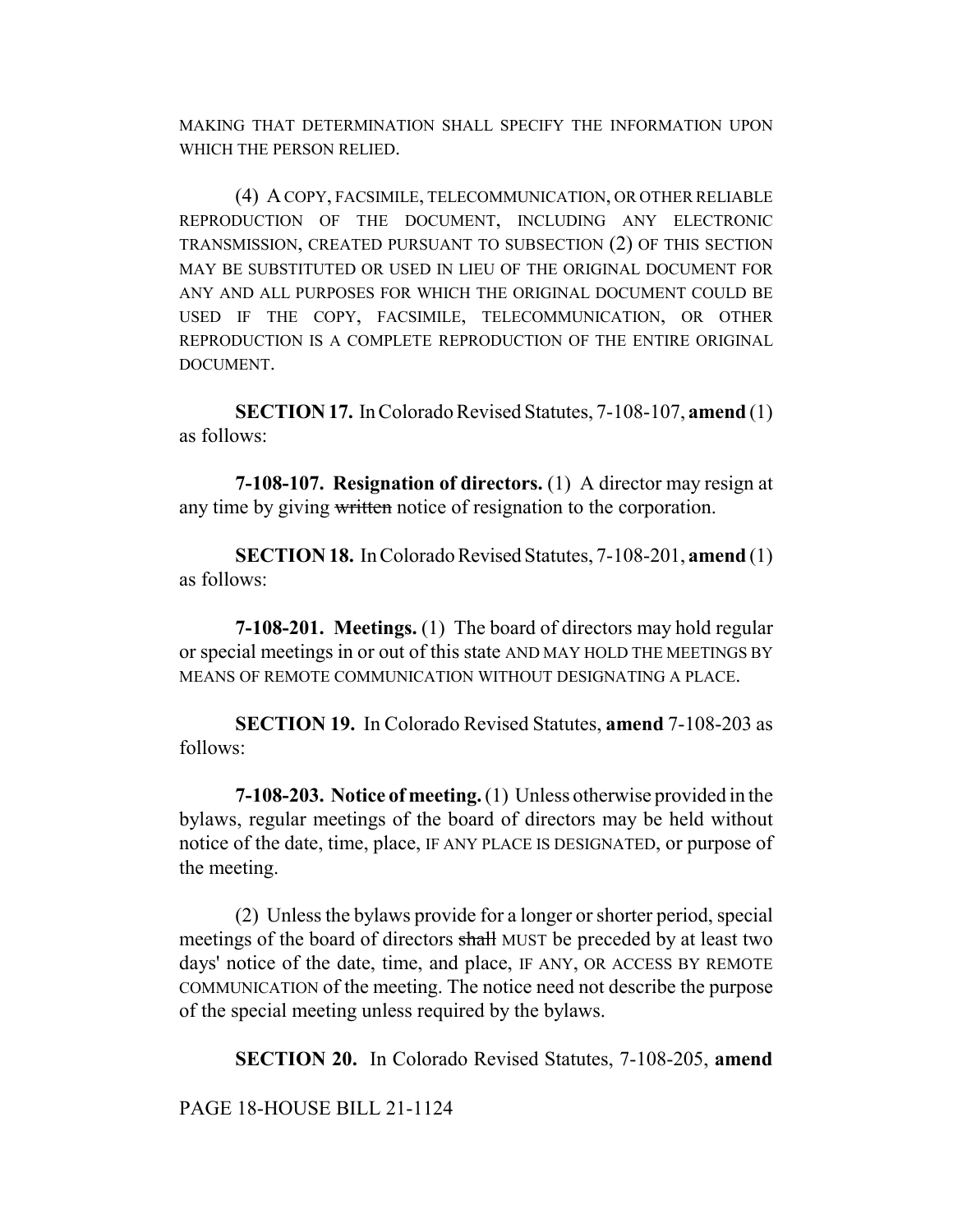$(4)(c)$  as follows:

**7-108-205. Quorum and voting.** (4) A director who is present at a meeting of the board of directors when corporate action is taken is deemed to have assented to all action taken at the meeting unless:

(c) The director causes written notice of the director's dissent or abstention as to any specific action to be received by the presiding officer of the meeting before adjournment of the meeting or by the corporation promptly after adjournment of the meeting.

**SECTION 21.** In Colorado Revised Statutes, 7-108-303, **amend** (1) as follows:

**7-108-303. Resignation and removal of officers.** (1) An officer may resign at any time by giving written notice of resignation to the corporation.

**SECTION 22.** In Colorado Revised Statutes, **amend** 7-109-110 as follows:

**7-109-110. Notice to shareholders of indemnification of director.** If a corporation indemnifies or advances expenses to a director under this article ARTICLE 109 in connection with a proceeding by or in the right of the corporation, the corporation shall give written notice of the indemnification or advance to the shareholders with or before the notice of the next shareholders' meeting. If the next shareholder action is taken without a meeting at the instigation of the board of directors, such THE CORPORATION SHALL GIVE THE notice shall be given to the shareholders at or before the time the first shareholder signs a writing DOCUMENT consenting to such THE action.

**SECTION 23.** In Colorado Revised Statutes, 7-110-203, **amend** (1) introductory portion and  $(1)(a)$  as follows:

**7-110-203. Bylaws - changing quorum or voting requirement for directors - requiring a meeting place.** (1) A bylaw that fixes a greater quorum or voting requirement for the board of directors OR THAT REQUIRES A MEETING OF SHAREHOLDERS TO BE HELD AT A PLACE may be amended OR REPEALED:

PAGE 19-HOUSE BILL 21-1124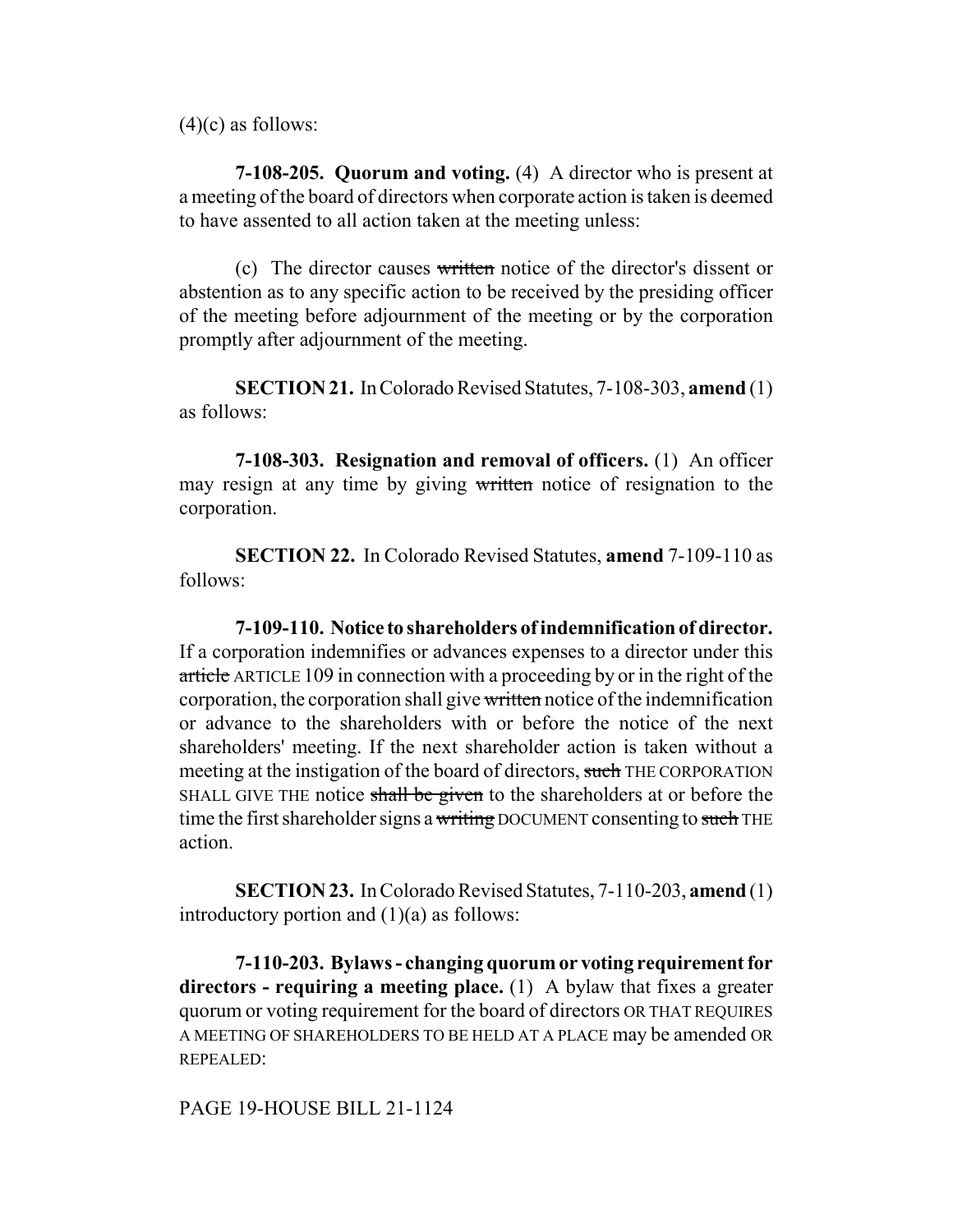(a) If adopted by the shareholders, only by the shareholders UNLESS THE BYLAWS OTHERWISE PROVIDE; or

**SECTION 24.** In Colorado Revised Statutes, 7-111-104, **amend** (4) and (5) as follows:

**7-111-104. Merger of parent and subsidiary.** (4) The parent corporation shall mail DELIVER a copy or summary of the plan of merger to each shareholder of the subsidiary, other than the parent corporation, who THAT does not waive this mailing DELIVERY requirement in writing.

(5) The effective date of the merger shall be IS no earlier than:

(a) The date on which all shareholders of the subsidiary waived the mailing DELIVERY requirement of subsection (4) of this section; or

(b) Ten days after the date the parent mailed DELIVERED a copy or summary of the plan of merger to each shareholder of the subsidiary who THAT did not waive the mailing DELIVERY requirement.

**SECTION 25.** In Colorado Revised Statutes, 7-113-201, **amend** (3) as follows:

**7-113-201. Notice of appraisal rights.** (3) Where any corporate action specified in section 7-113-102 (1) is to be approved by written consent of the shareholders pursuant to section 7-107-104:

(a) Written Notice that appraisal rights are, are not, or may be available shall be given to each shareholder from whom a consent is solicited at the time consent of the shareholder is first solicited and, if the corporation has concluded that appraisal rights are or may be available, must be accompanied by a copy of this article 113; and

(b) Written Notice that appraisal rights are, are not, or may be available shall be delivered, together with the notice to nonconsenting and nonvoting shareholders required by section 7-107-104 (5.5); may include the materials described in section 7-113-203; and, if the corporation has concluded that appraisal rights are or may be available, must be accompanied by a copy of this article 113.

## PAGE 20-HOUSE BILL 21-1124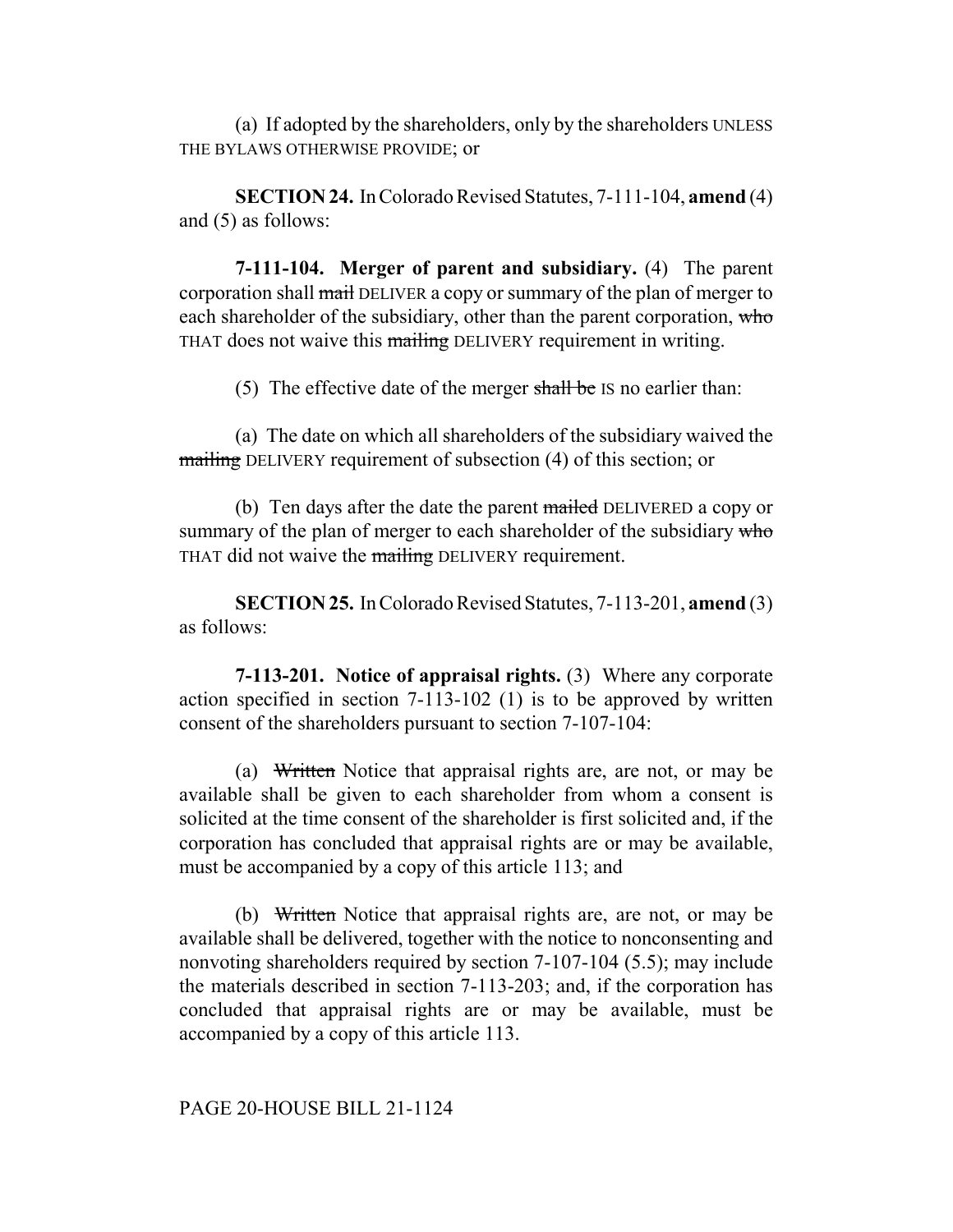**SECTION 26.** In Colorado Revised Statutes, 7-113-202, **amend**  $(1)(a)$  as follows:

**7-113-202. Notice of intent to demand payment.** (1) If a proposed corporate action specified in section 7-113-102 (1) is submitted to a vote at a shareholders' meeting, a shareholder that wishes to assert appraisal rights with respect to any class or series of shares:

(a) Must deliver to the corporation, before the vote is taken, written notice of the shareholder's intent to demand payment if the proposed corporate action is effectuated; and

**SECTION 27.** In Colorado Revised Statutes, 7-113-301, **amend**  $(3)(b)$  as follows:

**7-113-301. Court action.** (3) (b) Service on each shareholder demanding appraisal rights must be by registered or certified mail OR BY ELECTRONIC TRANSMISSION to the address stated in the shareholder's payment demand or, if no such address is stated in the payment demand, to the address shown on the corporation's current record of shareholders for the shareholder holding the shares as to which appraisal rights are demanded, or as provided by law.

**SECTION 28.** In Colorado Revised Statutes, 7-114-305, **amend**  $(2)(a)$  as follows:

**7-114-305. Election to purchase in lieu of dissolution.** (2) (a) An election to purchase pursuant to this section may be filed with the court at any time within ninety days after the filing of the petition under section 7-114-301 (2) or at such later time as the court in its discretion may allow. If the election to purchase is filed by one or more shareholders, the corporation shall, within ten days after the filing, give written notice to all shareholders other than the petitioner. The notice must state the name and number of shares owned by the petitioner and the name and number of shares owned by each electing shareholder and must advise the recipients of their right to join in the election to purchase shares in accordance with this section.

**SECTION 29.** In Colorado Revised Statutes, 7-116-101, **amend** (4) as follows:

PAGE 21-HOUSE BILL 21-1124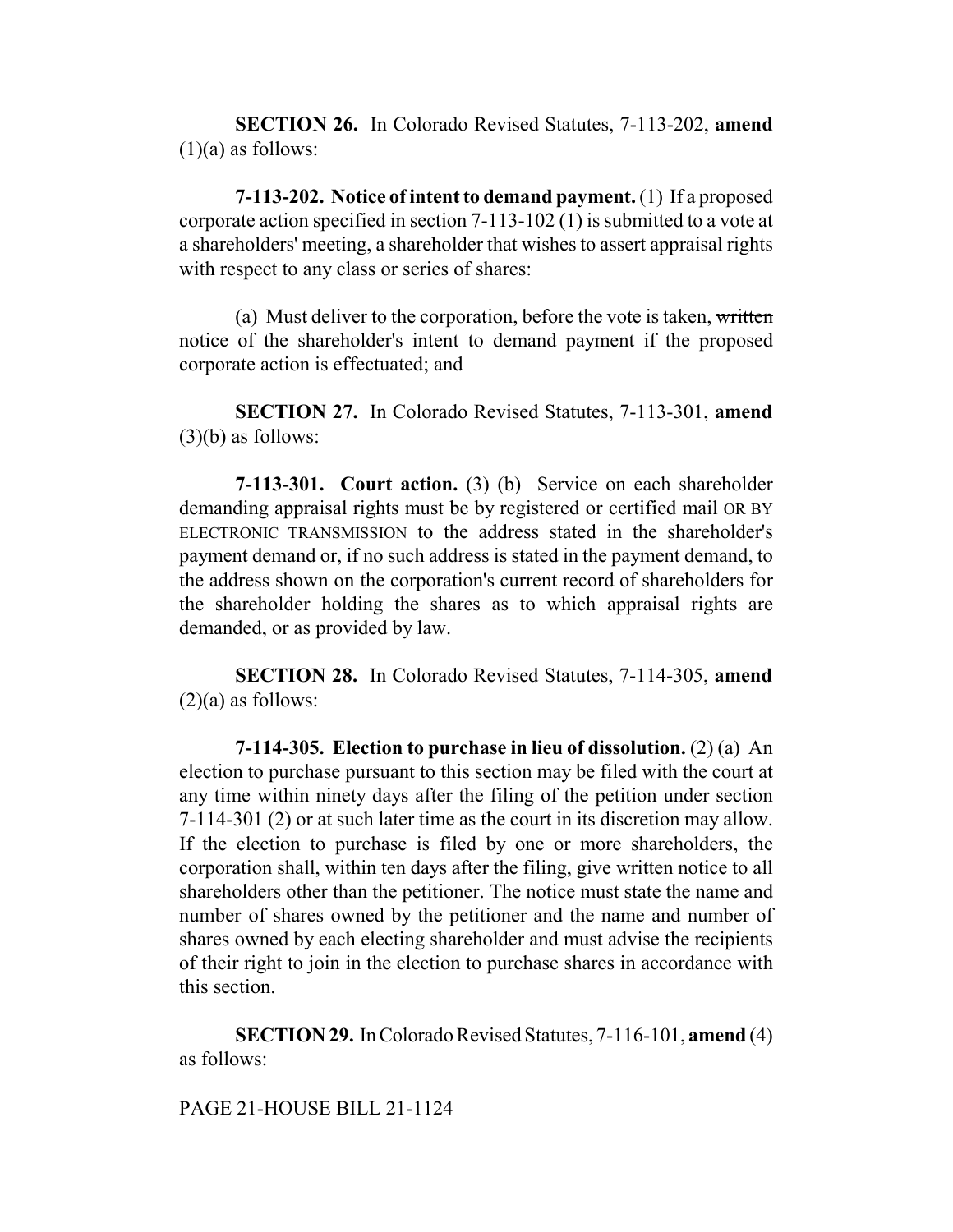**7-116-101. Corporate records.** (4) A corporation shall maintain its records in written form. or in another form capable of conversion into written form within a reasonable time.

**SECTION 30.** In Colorado Revised Statutes, **amend** 7-116-105 as follows:

**7-116-105. Financial statements.** Upon the written request of any shareholder, a corporation shall mail DELIVER to such THE shareholder its most recent annual financial statements, if any, and its most recently published financial statements, if any, showing in reasonable detail its assets and liabilities and results of its operations.

**SECTION 31.** In Colorado Revised Statutes, **amend** 7-116-106 as follows:

**7-116-106. Information respecting shares.** Upon the written request of any shareholder, a corporation shall mail DELIVER to such THE shareholder, at the corporation's expense, the information specified by section 7-106-206 (4), whether or not such THE information is also contained or summarized on any share certificate of the shareholder.

**SECTION 32. Applicability.** This act applies to conduct occurring on or after the effective date of this act.

**SECTION 33. Safety clause.** The general assembly hereby finds,